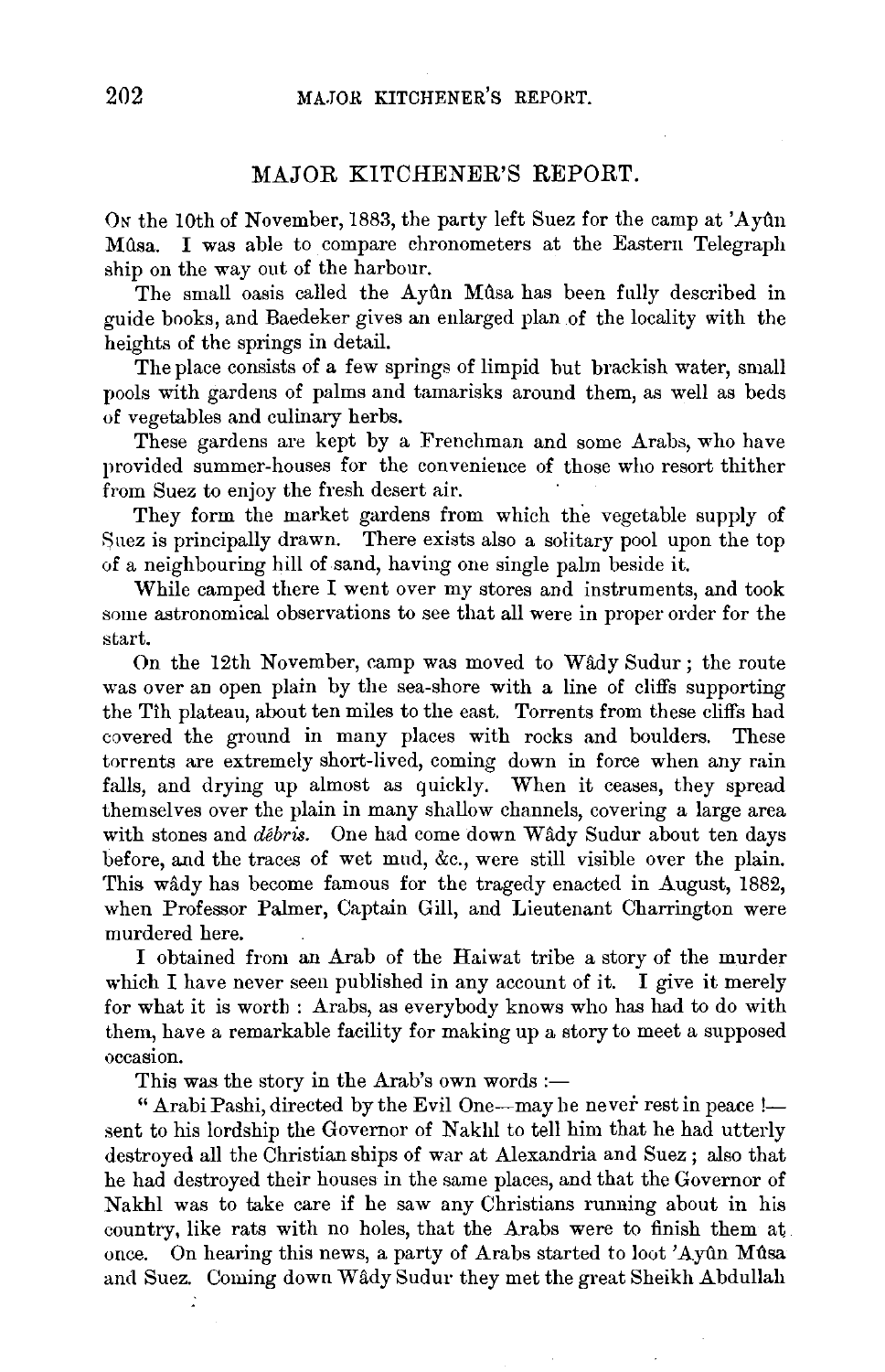

H-rrison & Sone. Lith. St Martins Lane, W.C.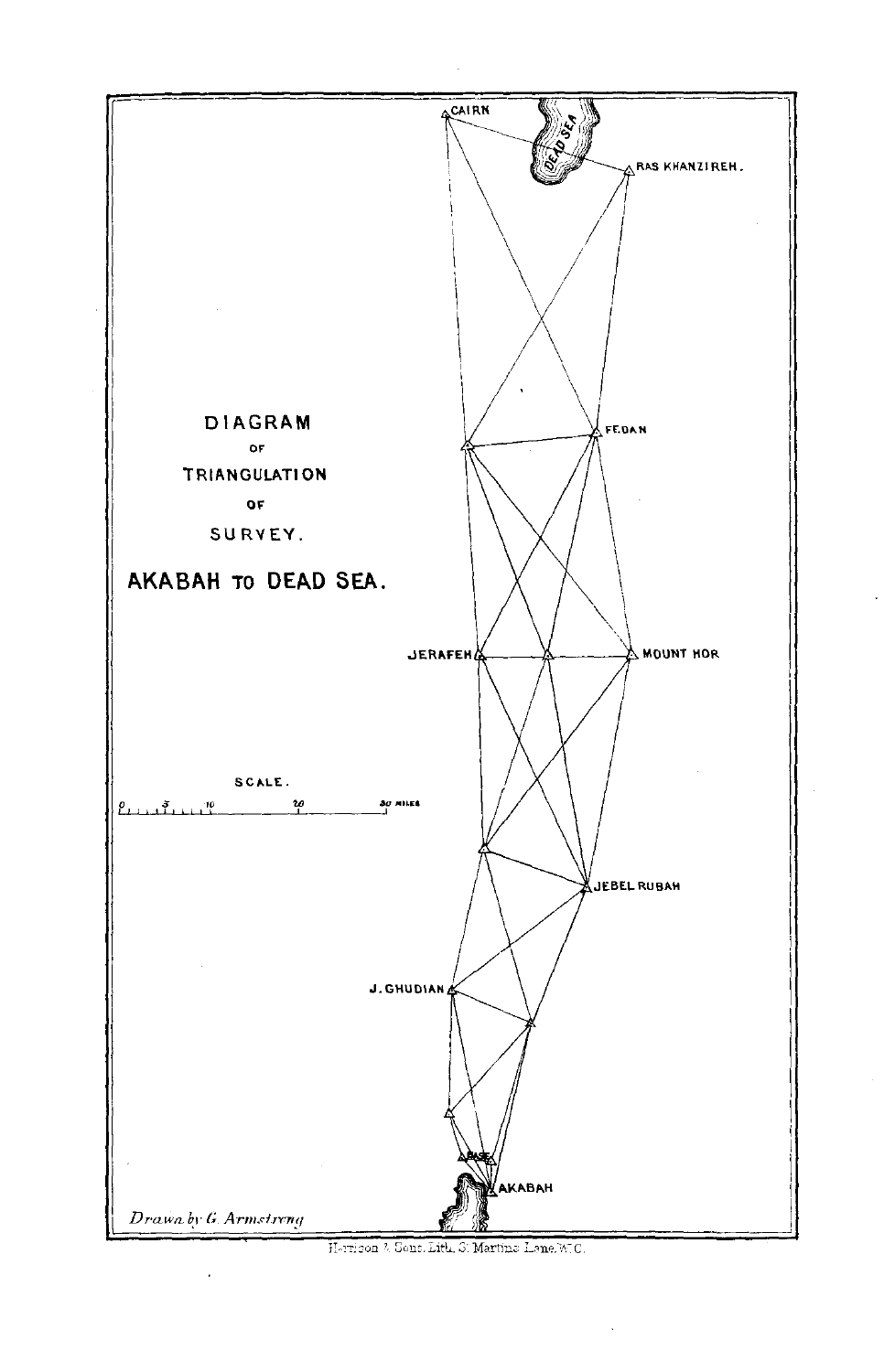and his party ; they thought they were the Christians spoken of by Arabi Pasha, running away, so they surrounded them in the wady. But the Arabs ran away from the English, who defended themselves in the wady; all night they stopped round them, but did not dare to take them till just at dawn, when they made a rush on them from every side and seized them all.

"The Arab Sheikh, who had come with the party, ran away with the money. The Arabs did not know Sheikh Abdullah, and did not believe his statement, and when he offered money, his own Sheikh would not give it, so they believed that the party were running away from Suez, and they finished them there. Afterwards the great Colonel came and caught them, and they were finished at Zag ez Zig. May their graves be defiled !"

Such is the story I heard, and there seems to me to be some amuunt of truth in it.

Colonel Sir Charles Warren's energetic action in the capture and bringing to justice of the perpetrators of the crime, has created a deep impression, and I consider that the whole peninsula is for foreign travellers now as safe as, if not safer than, it was previously. While on this subject I may mention that I found Professor Palmer's death everywhere regretted deeply by the people, and his memory still warm in the hearts of his Arab friends in the country. Many of them came unsolicited to ask me if I had known him, and to express their sorrow at his loss.

From the length and breadth of Wady Sudur I should imagine it must drain a considerable area on the Tih plateau. The existing maps appeared to me to be wrong after Sinn el Bisher, or Jebel Bisher, as the true scarp appears to recede considerably. I was unable, however, to prove these points, but if a map were made of this part it would probably show considerable variation of the existing plans.

The tract after Wâdy Sudur passes over more rolling country to Wâdy Ghurundel, where we camped for the second night; the wady flows between banks, and is of considerable importance, and drains an extensive country broken up by high hills; on the edge of the Tih scarp there are springs and some trees in the valley.

Wady Ghurundel forms the boundary of the Ordnance Survey, so that from this point to Jebel Mûsa the map was complete. I was able to sketch in some features on the border of the finished Survey while passing.

Our route led through Wâdy Humrah, Wâdy Nasb, Wâdy Kamileh, from which Armstrong and I visited the temple at el Sarâbît el Khâdim.

The sandstone columns and tablets are in many cases in an excellent state of preservation, and the hieroglyphics were in many cases almost as sharp and perfect as when first cut ; others were very much weathered, some tablets 7 feet 6 inches high, by 2 feet wide, and 1 foot 6 inches thick, and rounded at the top like the Moabite Stone, appeared to me to deserve a better fate than being left to perish from the effects of the weather and the vandalism of the Arabs. Excavations here would, I think, reveal many interesting points connected with the Egyptian occupation of this country at the time of the Exodus. I noticed that the artist had been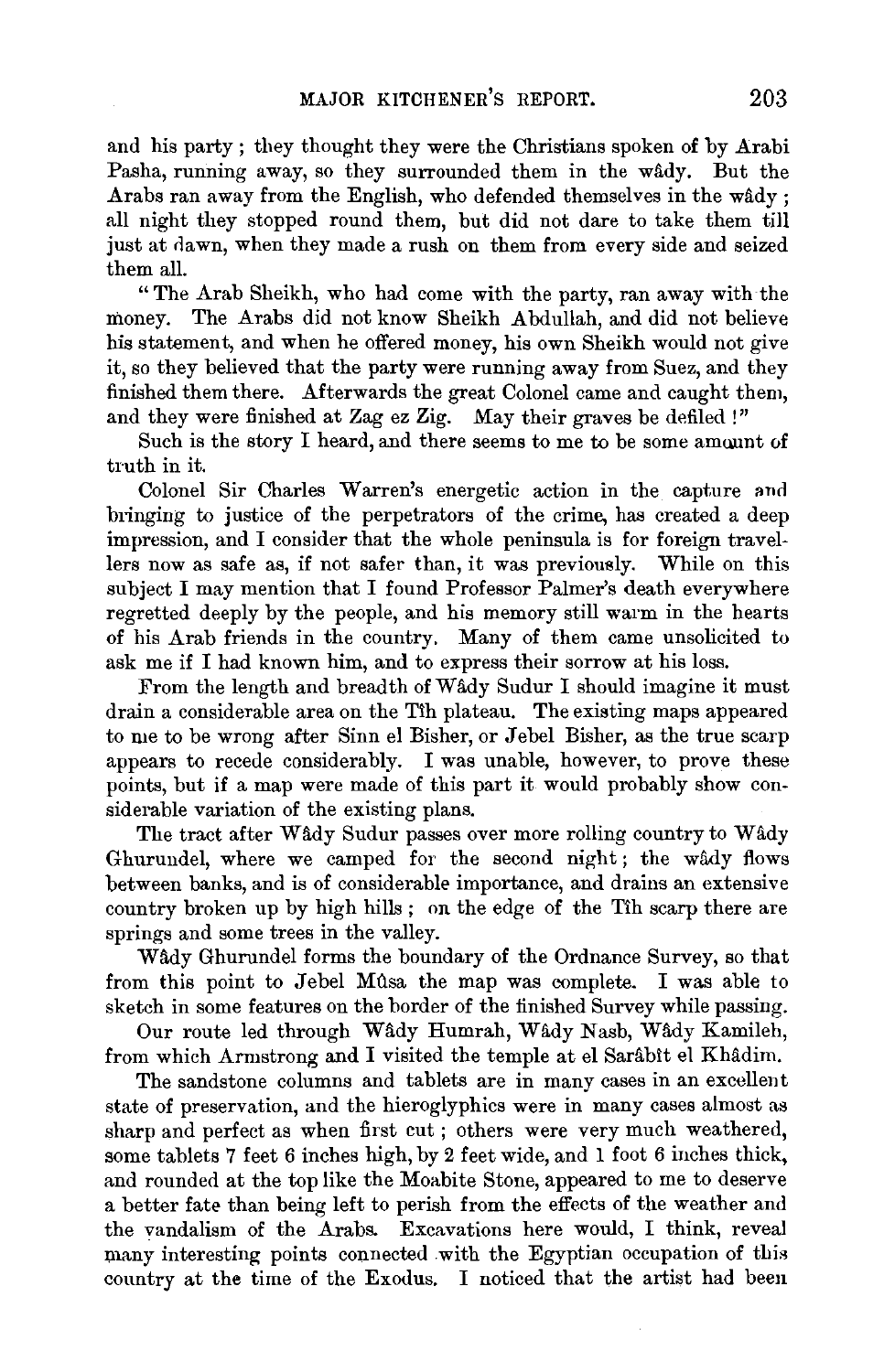inspired by his surroundings ; engraving the Ibex in different positions to form ornamental patterns round the hieroglyphic inscriptions. There were several stations on the surrounding hills where tablets stood, similar to the one described ; but these have been mostly thrown down and broken up.

[The following description of Sarâbît  $\bullet$  Khadim is given by the late Professor Palmer, in his book, "The Desert of the Exodus."

"Although only 700 feet in height, the ascent of Sarabit el Khadimis by no means easy.

"A scramble over a rough slide of loose sandstone at the upper end of the valley, a treacherous sloping ledge of rock overhanging an awkward precipice, and a steep ravine which brings into play all one's gymnastic capabilities, leads to an extensive plateau broken up by many deep ravines and rising knolls. On one of the highest of these last is a heap of ruinshewn sandstone walls, with broken columns, and numerous stelæ, in shape like ordinary English gravestones, standing or scattered at irregular intervals about the place, the whole being surrounded by the *debris* of an outer wall.

"The building consists of two temples, apparently of different datesone constructed entirely of hewn stones, the other formed by two chambers excavated in the rock at the easternmost end, and having a walled continuation in front. In the largest of these chambers the walls show signs of having been once completely covered with hieroglyphics, though a great portion have now scaled off ; at the upper end is a small niche, probably the altar, beside which is carved a figure in has-relief. Another niche is seen at the right-hand corner, and in the centre of the chamber is a pillar, cut in the solid rock and covered with hieroglyphics. Some of the hieroglyphics in this cave still bear traces of the paint with which they were formerly ornamented-emerald green inside the characters, with a red and black band above and below.

"The cornice of the wall which forms the continuation of the temple is ornamented with a pretty pattern, and fragments of Egyptian coping lie around the entrance.

"The *stelce* above mentioned, as well as such of the walls of the building as are still left standing, are also covered with hieroglyphics, and amongst them may be remarked the *cartouches* of many of the earliest Egyptian kings.

" The purpose of these monuments was for a long time enveloped in mystery, but the researches of Professor Lepsius and other learned Egyptologists have shown that they were connected with the working of copper mines in the neighbourhood, and that the temple was probably that in which the miners and their guards worshipped the national gods of Egypt.

"The mines themselves were first rediscovered by Mr. Holland, during a previous visit to the peninsula, and were carefully examined by the Expedition on this occasion ; they exist in great numbers in the neighbourhood of the temple, and several of them contain beautifully executed hieroglyphic tablets.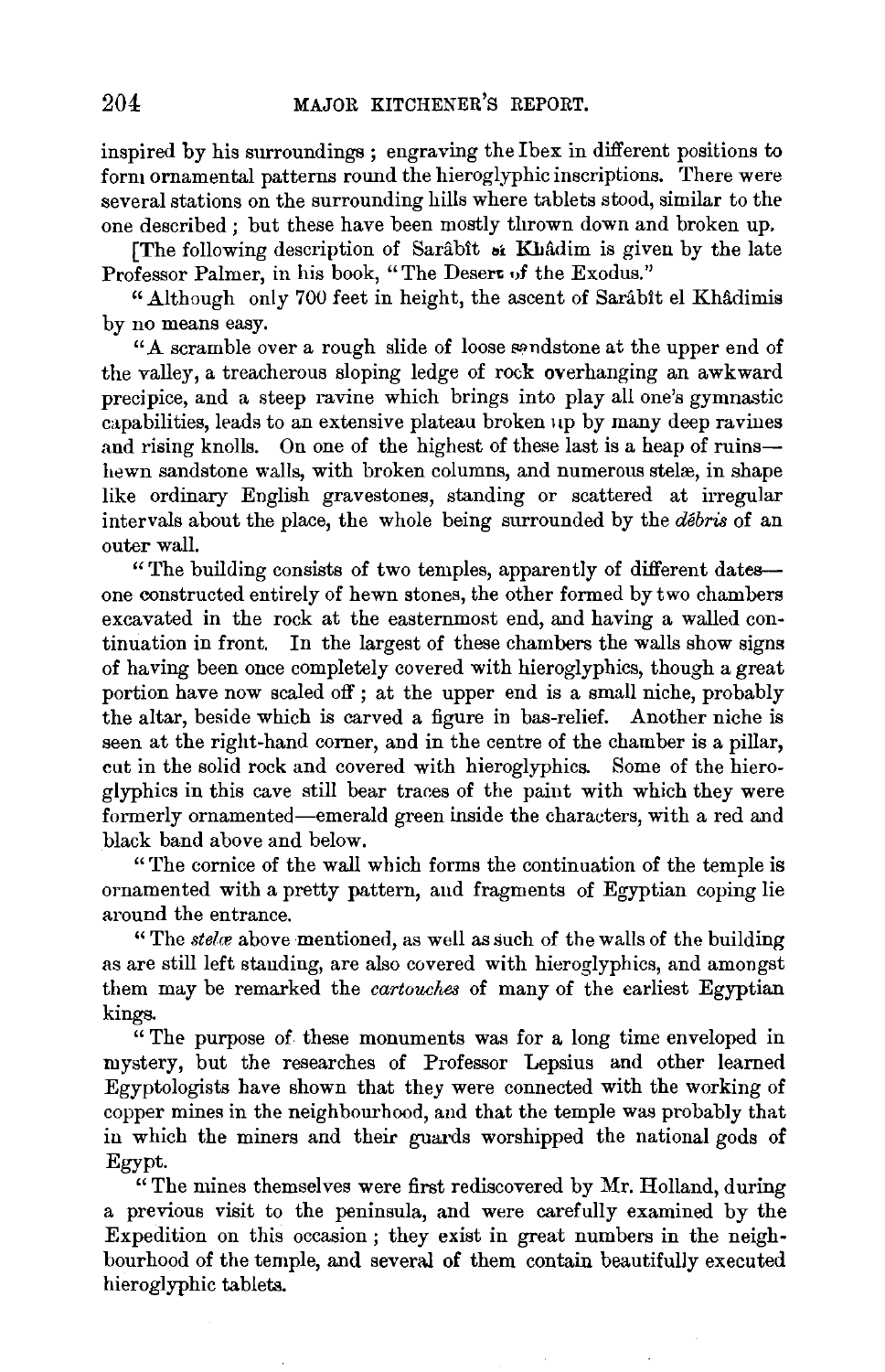" From the inscriptions and cartouches found there, it is evident that the mines were in full working order at the time of the Exodus.

"There is another means of access to the ruins of Sarabit el Khadim, by a ravine rather higher up the main valley, which involves a less toilsome.. climb ; but as it also necessitates a walk along a narrow sloping ledge of rock, with a terrific precipice beneath, I cannot recommend it to the traveller unless he feels confident in the possession of a sure foot and a steady head.

"The name Sarabit el Khadim signifies 'the Heights of the Servant,' and the place is said by the Arabs to have been so called from a black statue, representing a 'servant or slave,' which was removed 'by the French' during their occupation of Egypt. Amongst the ruins we noticed a pedestal, which might have served for the base of such a statue ; and I have since seen in the British Museum a beautifully executed female foot, carved in black stone, which formed part of the collection of curiosities found by the late Major Macdonald in this very spot.

"It is not unlikely that amidst the antiquities in the Louvre, the remaining portion of the 'Khadim' from Sarabit may yet be found.

"The hieroglyphic inscriptions from Magharah range from Senefru of the third Egyptian dynasty to Thothmes Ill, of the eighteenth line ; those of Sarabit el Khadim end with Rameses IV, of the twentieth, after which period the mines and temples were abandoned. No inscriptions have been discovered at Sarabit of kings who reigned between Thothmes Ill and the twelfth dynasty, nor any after the twentieth. They occur rarely and after long intervals after Rameses 11.

"One of the principal tablets at Sarabtt el Khadim refers to. a certain Har-ur-ra, superintendent of the mines, who arrived there in the month Phamenoth, in the reign of some monarch not mentioned, probably of the twelfth dynasty. The author of the inscription declares that he never once left the mine ; he exhorts the chiefs to go there also, and ' if your faces fail,' says he, ' the goddess Athor will give you her arms to aid you in the work. Behold me, how I tarried there after I had left Egypt,---my face sweated, my blood grew hot, I ordered the workmen daily, and said unto them, there is still turquoise in the mine and the vein will be found in time. And it was so; the vein was found at last, and the mine yielded well. When I came to this land, aided by the king's genii, I began to labour strenuously. The troops came and entirely occupied it, so that none escaped therefrom. My face grew not frightened at the work, I toiled cheerfully ; I brought abundance-yea, abundance of turquoise, and obtained yet more by search. I did not miss a single vein.'

"Another inscription runs : $-$ 'I came to the mines of my lord, I commenced working the Mafka, or turquoise, at the rate of fifteen men daily. Never was like done iu the reign of Senefru the justified.' These and the frequent recurrence of tablets representing the various kings triumphing over and slaying their foreign captives, will enable the reader to judge of the nature of the mines and the manner in which they were worked by their Egyptian discoverers.'']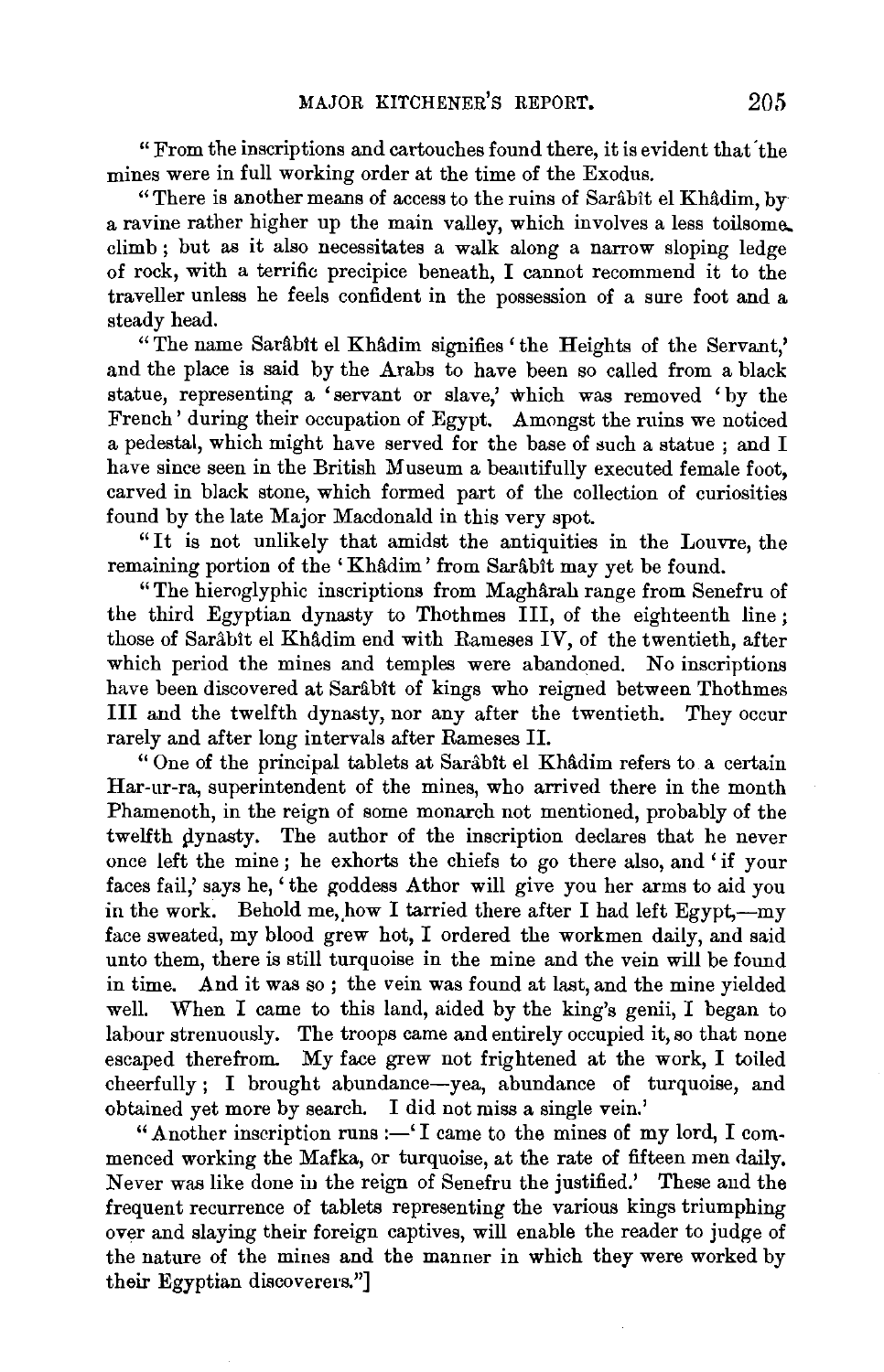On the morning of the 18th I took observations with the theodolite from Zibb el Baheir (a trigonometrical station of the Ordnance Survey), over the district to the north-east through which we were to pass, also into Jebel el Watiyeh, on the edge of the Ordnance map, which was formed into a trigonometrical station by observing with the theodolite from it, subsequently observing from Jebel Mûsa. I was thus able to fix many points in the country we were about to survey from a very extended base of Ordnance survey work.

On the 22nd November we left the surveyed country at El Watiyeh, and I made a detour by 'Ain el Akhdar, which I was able to  $fix$ ; the spring is of good water, and is perennial, with a few palms and other trees hidden in the corner of the valley. I then made my way across low-lying hills at the foot of outlying scarp, to the Wady Zelaka, where camp was pitched.

Next day our road led down Wady Zelaka, which bends towards the east, about a mile from the camping- ground ; and where the bed of the valley opens out Armstrong came across a stone circle almost buried in the sand, the top of the stones only being visible. Striking across to the eastern side of the valley, where a detached piece of rock stands conspicuously out, he found some Arabic inscriptions and a lot of figures, chiefly animals, rather roughly carved out on the face of the rock. The valley, though bounded by steep cliffs, has an open, level, and wide bed, which is one of the principal features of the wadies in all this region, making the passage of even very mountainous districts easy for animals and even possible for wheeled traffic. No valley of importance joins the wady from a continuous line of high hills with cliff, cutting off all communication up that side.

Camp was pitched at the end of this range of hills opposite the broad mouth of Wady Biar, where there is an open space with an isolated hill in the centre. Wady Abu Tareifeh here comes in from the south-west, joining Wady Ughelim from the south, and flows into Wady Zelaka; the valley here takes the name of Wady Biar, and after a few miles turns to the north at a point where there are some nawamis.

These nawamis are small round circles of stones, some of them built up into a dome shape, having a small entrance on one side ; they are a great deal too small for human dwellings, and they are not, as far as one can judge, tombs. They occur in many places in the peninsula, and are generally in groups; there are usually some traces of ruined walls about. The entrance is not in any particular direction ; the stones are small, and have not any appearance of having stood from very remote antiquity. I have never seen the question of their origin satisfactorily explained.

While travelling subsequently through the country to the south-east of Gaza on my way to Ismailia, I noticed the Arabs cultivating the ground extensively; they live, of course, entirely in tents, and the barley they grow is sent in to market, but the chopped straw is made up into numbers of small heaps on the ground and covered with earth, forming little domes exactly like the nawamis. There are few stones on the Gaza plain, and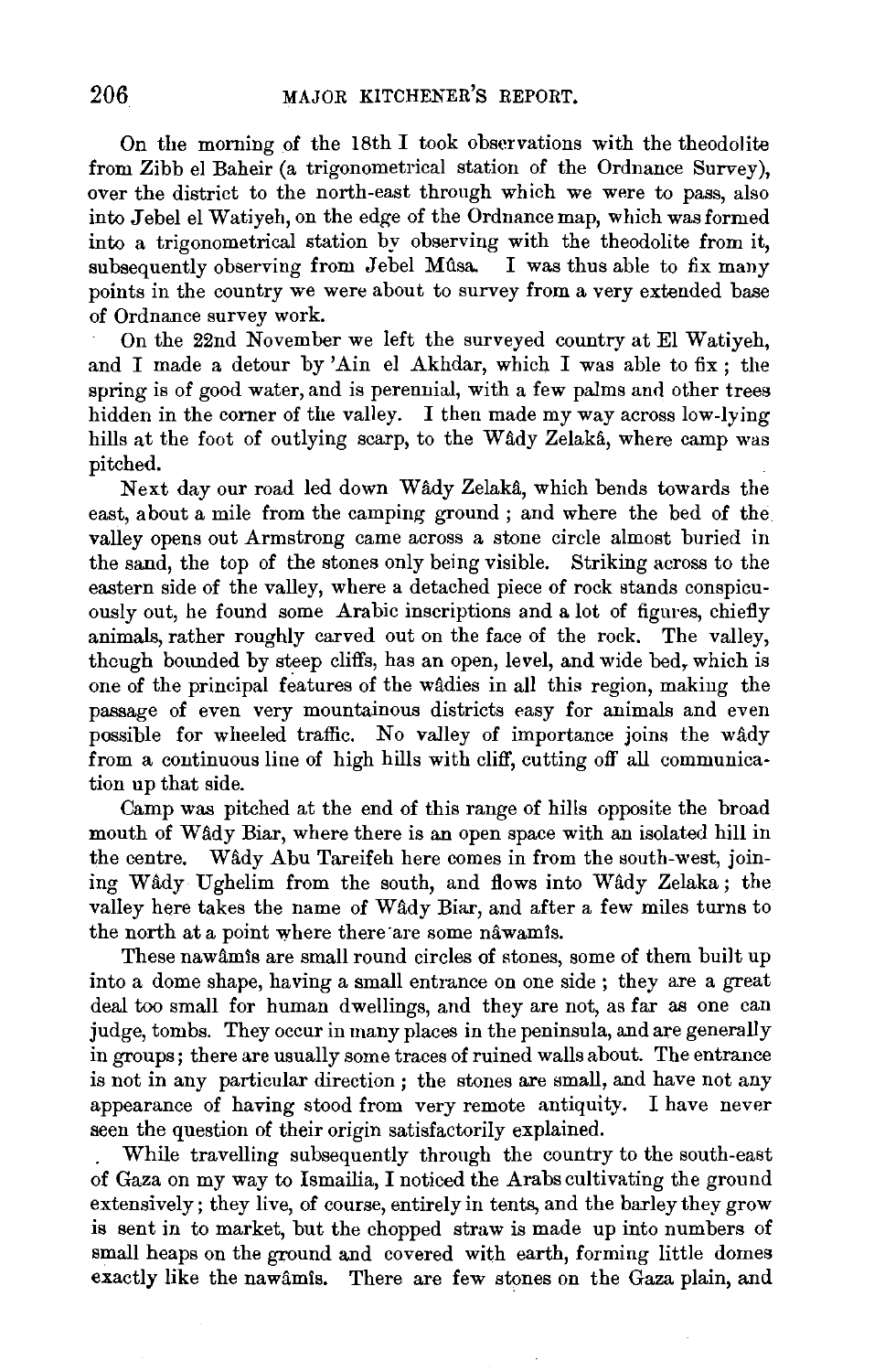

Harrison & Sons. Lith. S' Martine Lane, W.C.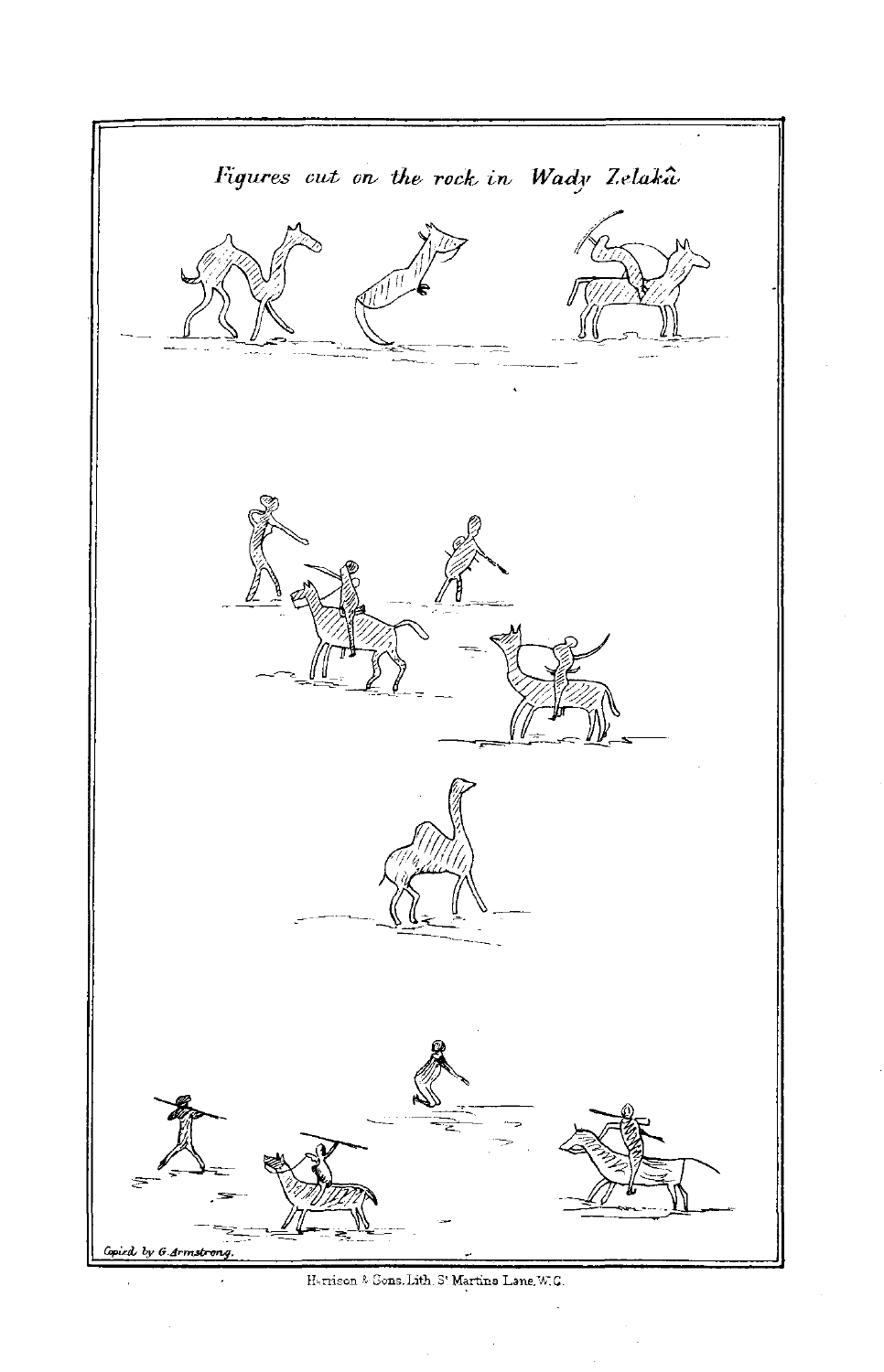little earth to spare in the wadies of the peninsula.. I would suggest that they are stone houses of the Arabs when they cultivated these wadies, probably not very long ago. I saw no traces of cultivation now, but there are many places that would repay the labour well ; and, as far as I can judge, nawamis are usually found not far from some spot of this sort.

The walls in the neighbourhood are the traces of the enclosures round the tents. I know that much has been written about these nawamis, but having no books of reference with me I submit this opinion with diffidence.

[The late Professor Palmer, along with Mr. Drake, visited these nawamis and groups of many others, and gives the following remarks in his book, " The Desert of the Exodus."

Professor Palmer thus describes them :-

"Shortly after passing 'Ain el 'Elyâ (Râs el 'Ain) we came to a group of nawamis, those quaint beehive huts of which I have before spoken.

"They stood on the hills to the east of the wady, and were more perfectly preserved than any which we had hitherto seen in the peninsula.

" They consisted of two detached houses, on separate hills, and a group of five on the side of a higher eminence. The first two had been used as Arab burial-places ; but of the second group at least three out of the five were apparently untouched.

"Their dimensions average 7 feet high by 8 feet in diameter inside. They were circular, with an oval top, the construction being precisely the same as that of the nawâmis in Wâdy Hebrân, but the perfect condition in which they have been preserved exhibits in a much more striking degree the neatness and art of their builders. In the centre of each was a cist, and beside that a smaller hole, both roughly lined with stones ; these were covered with slabs of stone, over which earth had accumulated.

"Some human bones which we found in the cist at first led us to the conclusion that they were tombs ; but the small size of the cist, and the evident fact that they had never contained perfect skeletons, proved the idea to be. erroneous. In the smaller cist the earth showed signs of having undergone the action of fire, and, in one or two, small pieces of charred bone and wood were found. The doors, which are about 2 feet square, are admirably constructed, with lintel and doorposts. All the stones used in the construction are so carefully selected as almost to give the appearance of being hewn, and those in some of the doors have certainly been worked, if not with any instrument, at least by being rubbed smooth with other stones.

"A flint arrow-head and some small shells were found in one of the nawamis. They are evidently dwelling-houses ; but I must leave to those who are better versed than I am in the science of prehistoric man the task of determining to what race they once belonged ; the remains are certainly some of the most interesting which I have met with in the East. The country all around is covered with them, every hillside having some remains of nawâmîs upon it; but, owing to their exposed position, they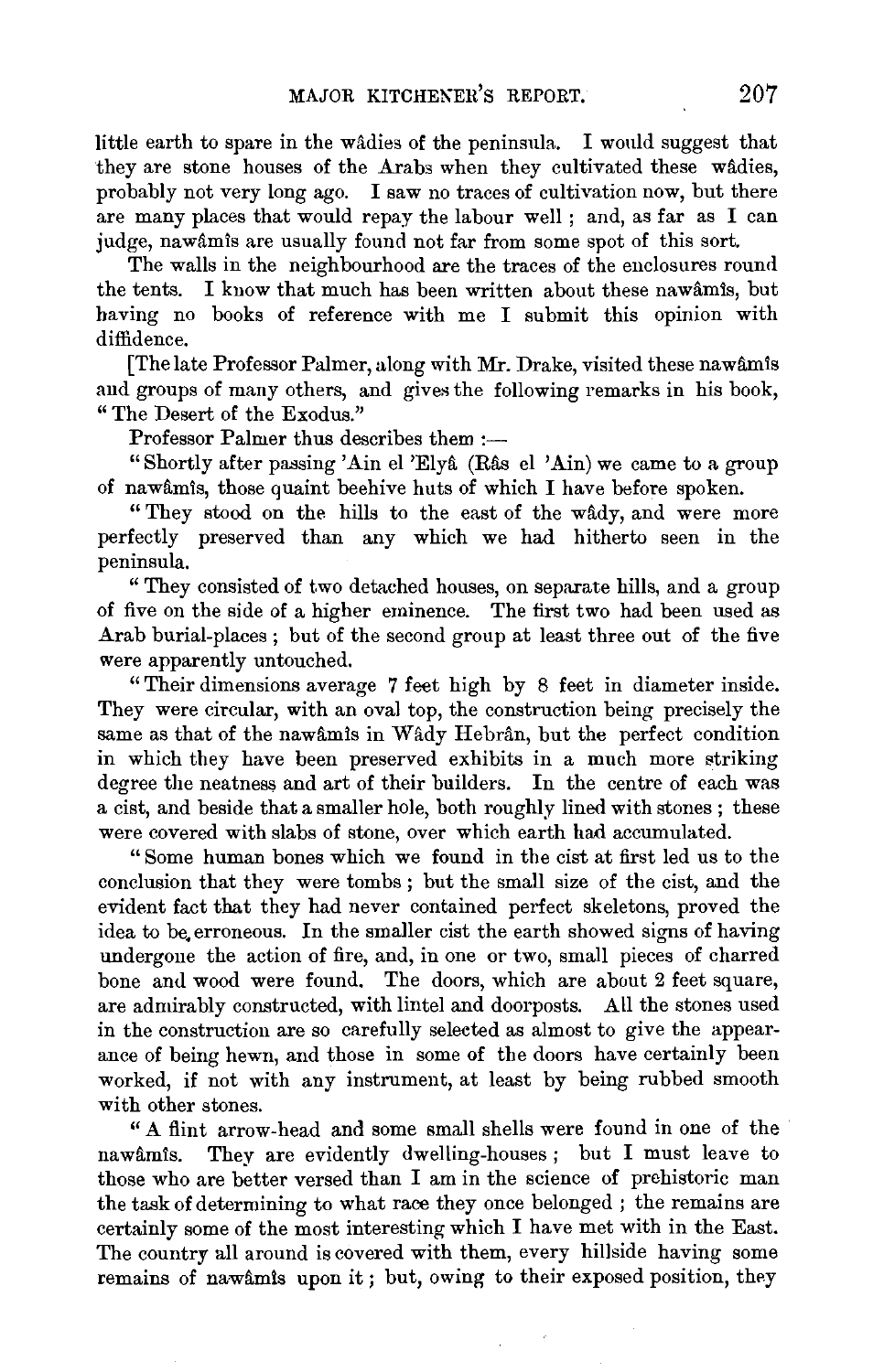have none of them been preserved in so perfect a state as those just described. Close by the nawâmîs were some stone circles. There would seem to have been a large settlement of these people in the neighbourhood of 'Ain el 'Elyâ.

"The word nâmûs is not known beyond Sinai, the Arabs in other parts of the desert calling them merely gusûr, or castles."]

After three miles the valley turns again abruptly to the east, and at the corner are the important springs of Ras el 'Ain (called 'Ain el 'Elya by Professor Palmer), surrounded by palm-trees; the water is good and plentiful, forming a small stream running towards a narrow passage (Es Silk) in the granite hills; this does not at all prepare the traveller for the grand gorge he has a few steps ahead of him. On entering Es Silk the cliffs close in on both sides, forming every combination of turn and bend, and running up to about 800 feet with sheer precipitous sides ; every turn increases the height and grandeur of the gorge, while the small stream keeps the place cool and green with many plants and shrubs. Careful traversing had to be adopted through the gorge, which extends four miles.

Camp was pitched beyond the gorge, where another spring occurs called Ain el Akari, watering a small patch of reeds and palms. I had to observe from several high points on either side of the gorge in order to carry on the continuity of my observations.

On the 26th camp was moved. After passing through narrow valleys surrounded by granite hills, the road emerged opposite Jebel 'Aradeh, a high mountain of white limestone, which had to be ascended for observation. In the open portion of the valley there is a well of good water, having a perennial supply, called Bir es Saura: it occurs in a small cave. This well was said to belong to the Terabin tribe of Arabs, but I could not find out that any of them ever came here, and it is certainly detached from their main possessions to the north and west of Nakhl.

The broad valley up which we travelled changes its name frequently as it passes each locality: thus in a few hours it becomes Wady 'Aradeh near the Jebel 'Aradeh, Wâdy 'Attiyeh opposite the tomb of the Sheikh of that name, and Wâdy Herteh at Jebel Herteh where we camped.

To the west of Wady Herteh the country is much broken up by small hills and valleys. The valley itself is large and open. After bending to the east and passing between some hills it again changes its name and becomes Wâdy el Hessy, which name it retains to its source. There is a small well in Wady Hessy, called 'Ain Hamati, with a scanty supply of water.

The route continues in Wady Hessy, which gradually opens out on to an extensive plain ; crossing the plain to the north the watershed is reached : it is fonned of low hills with a descent of a few hundred feet to a lower plain on the north. On the west is the range of hills called Turf er Rukm, running out into the plain as far as the Haj road, ending in abrupt cliffs. A broad valley leads away to the north called Wady Shiah, joining eventually the Wâdy Jerafeh, and thus falling into Wâdy 'Arabah and the Dead Sea. To the east of this valley are the granite hills of Jebel Humra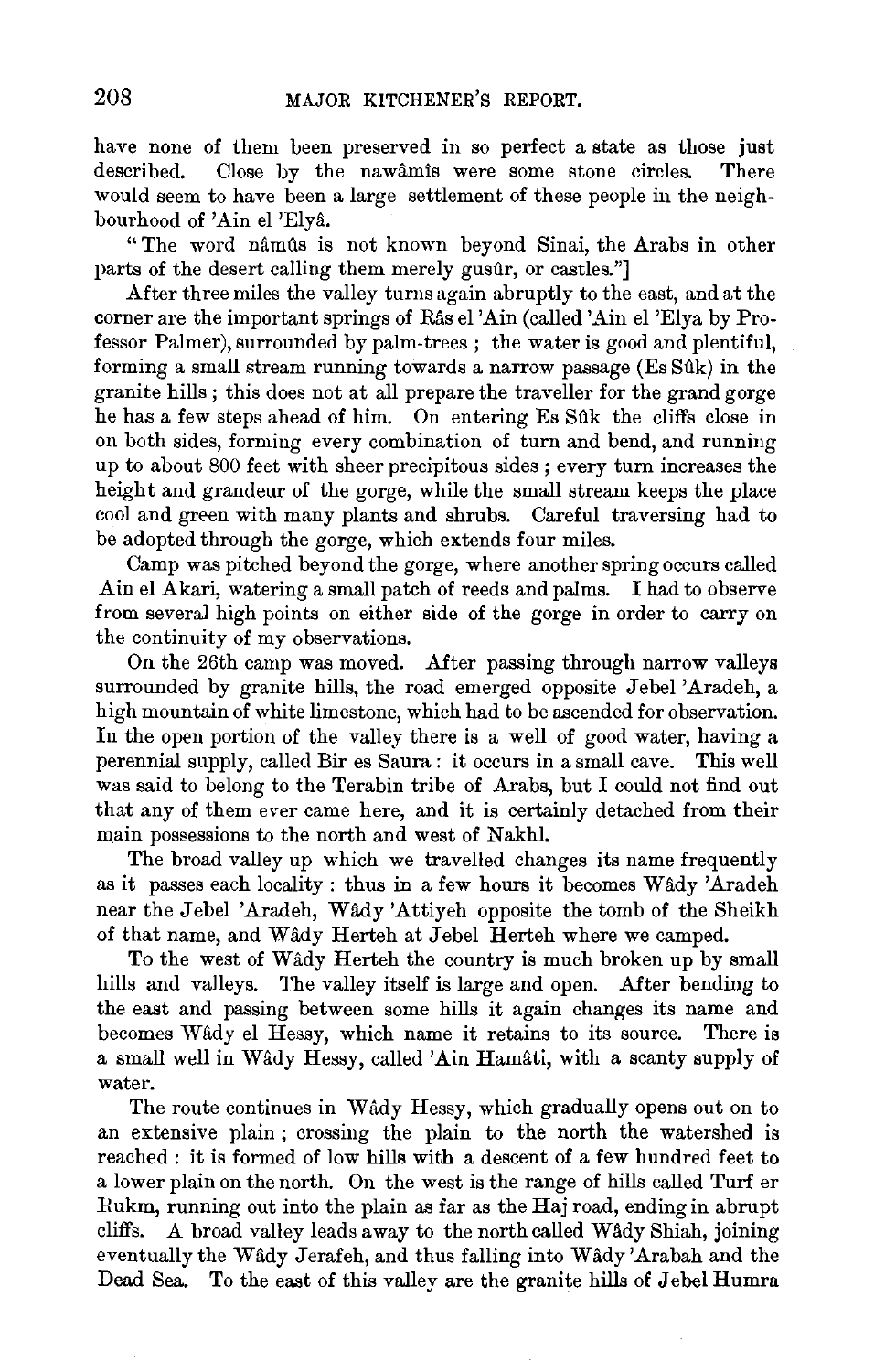jutting up in innumerable sharp peaks. The Derb el Haj runs immediately south of the Jebel Humra, through an open plain which is bounded on the south by a line of cliffs running east from the watershed. We passed along the plain and camped above the Nukb, or descent to the Gulf of 'Akabah.

The Derb el Haj descends about 2,000 feet to the plain of 'Akabah, by a carefully constructed road; the rock had to be considerably excavated in places, and bridges span the watercourses when necessary. A carriage could be driven down the descent without much risk ; Lhe road winds down a steep hillside for the first mile, and then descends by a valley through granite hills to the plain below. Before descending I had to make a long detour in order to obtain a good station to observe from, and I was fortunate in finding a point from which I had a splendid view of the Wady 'Arabah, which became afterwards one of my trigonometrical stations when passing up the valley.

The Admiralty Survey does not correctly give the form of the head of the bay, which is not so pointed as shown. At the lowest part of the valley the soil is soft and loamy ; the remainder of the broad bed is sand and *debris* from the hills.

The castle of 'Akabah is an extensive but ruined building situated close by the sea-shore on the eastern side of the bay, and is surrounded by a few wretched hovels and extensive groves of palm-trees along the shore. It is the abode of an Egyptian Governor, who has a few soldiers at his disposal, and is considered an important station on the Egyptian Haj road. There is practically no trade in the place, as ships never come there. The bay contains sharks and numerous other fish.

## 'AKABAH TO THE DEAD SEA.

The party had to remain three days at 'Akabah, while arrangements were being made with Sheikh Muhammed Ibn Jad, of the 'Allawin Arab tribe, to take us up the Wâdy 'Arabah.

During this period I was fully occupied measuring a base line on the plain and starting the triangulation of the valley. I was also able to survey some portion of the shore line and hills about 'Akabah, which were not correctly laid down on the Admiralty plan. I measured the base line completely across the valley *:* its length was 233'86 chains. A point close to the castle of 'Akabah was observed for the vertical angles, and the system employed for extending the triangulation up the valley can best be seen from the attached diagram of triangulation. The Sheikh Muhammed Ibn Jad declared that he could only take us as far as Petra, and that from there we should be obliged to strike across country to Gaza.

On the 3rd December we left 'Akabah, shortly followed by another party, who had been sent out by some company to ascertain the height of the watershed above the sea, by a line of levels from 'Akabah.

About a mile from the north-east corner of the bay Armstrong observed a number of small mounds similar to what are usually found on old sites ;

 $\epsilon$ .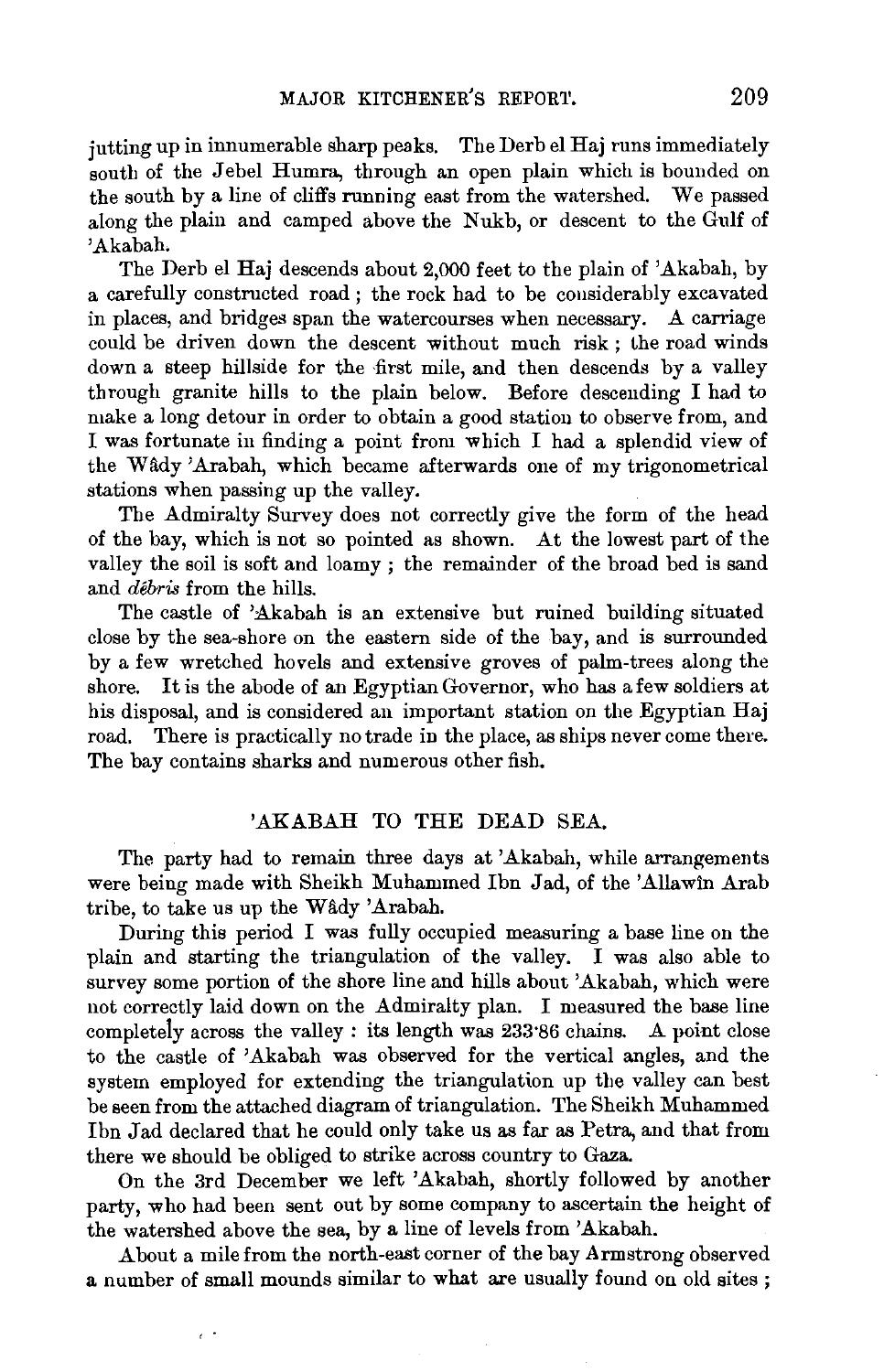fragments of pottery of various colours are found, and an old wall of masonry is seen cropping out here and there.

The general features of the valley are well known. On the east are the bold granite mountains of Midian, intersected by valleys that have thrown out a mass of *debris* into the main valley, forming a semicircular fan-like ramp up to the mouth of each wady; these are very marked, and when seen from the opposite side of the valley have a very curious effect.

On the west limestone cliffs form a continuous scarp, broken at places and intersected by granite upheavals ; very few important wadies join the valley on this side, although there are naturally many small ones from the scarp itself. Camp was pitched near Ed Deffieh, some brackish pools of water in the muddy slime that formed the lower portion of the valley; some rain that had fallen while we were at 'Akabah increased the difficulty of passing this sticky mud.

Next day we passed Wady el Manei'aieh, flowing from the west, and forming a picturesque recess in the scarp of the western side of the valley, with a granite outbreak closing the entrance. The limestone scarp then continues regularly. I had to visit a high prominent point upon it, to take observations, and from here for the first time I saw and observed into Mount Hor. The ascent of the scarp was a stiff climb of 1,500 feet.

Camp was pitched near the border of the marsh of Et Taba.

Et Taba is a considerable marsh of mud and rushes, extending the whole width of the bed of the valley. There is a passage round it on either side ; the western one leads by' Ain Ghudian, while the eastern road passes 'Ain Tâbâ, where there are palm-trees, and pools of water and reeds; to the north of the marsh begin the blown sand dunes with a few scattered palms.

At the north-west extremity of the marsh a spur runs out from the western scarp for three miles, and under it is the 'Ain Ghudian; there is a pool of water, and several wells giving a plentiful supply of good water.

I found the foundations of a rectangular building, about 20 yards square; there were also tracks of ancient lines of wells converging from the hills on to the 'Ain, and an Arab graveyard that has been noted before. I saw no traces of a Roman road.

To the north of 'Ain el Ghudian the centre of the valley is choked with sand, leaving a passage on either side.

The hills on the east decrease in height, giving place to limestone and sandstone hills, joining a high range in the background called Jebel Serbal ; the scarp on the western side continues regularly with no wâdies of importance breaking through; there are several minor valleys. Camp was pitched at the mouth of one of those, called Wady Galaita.

Next day I had again to ascend to the top of a prominent point on the western scarp near Wady el Beiyaneh, from which a good round of angles were observed; just below the point there appeared to be a small watershed ; the water channel from the eastern side comes across the valley and flows to the south down the western side, while the valleys from the hill I was on appeared to me to flow north ; it was so late and dark when I got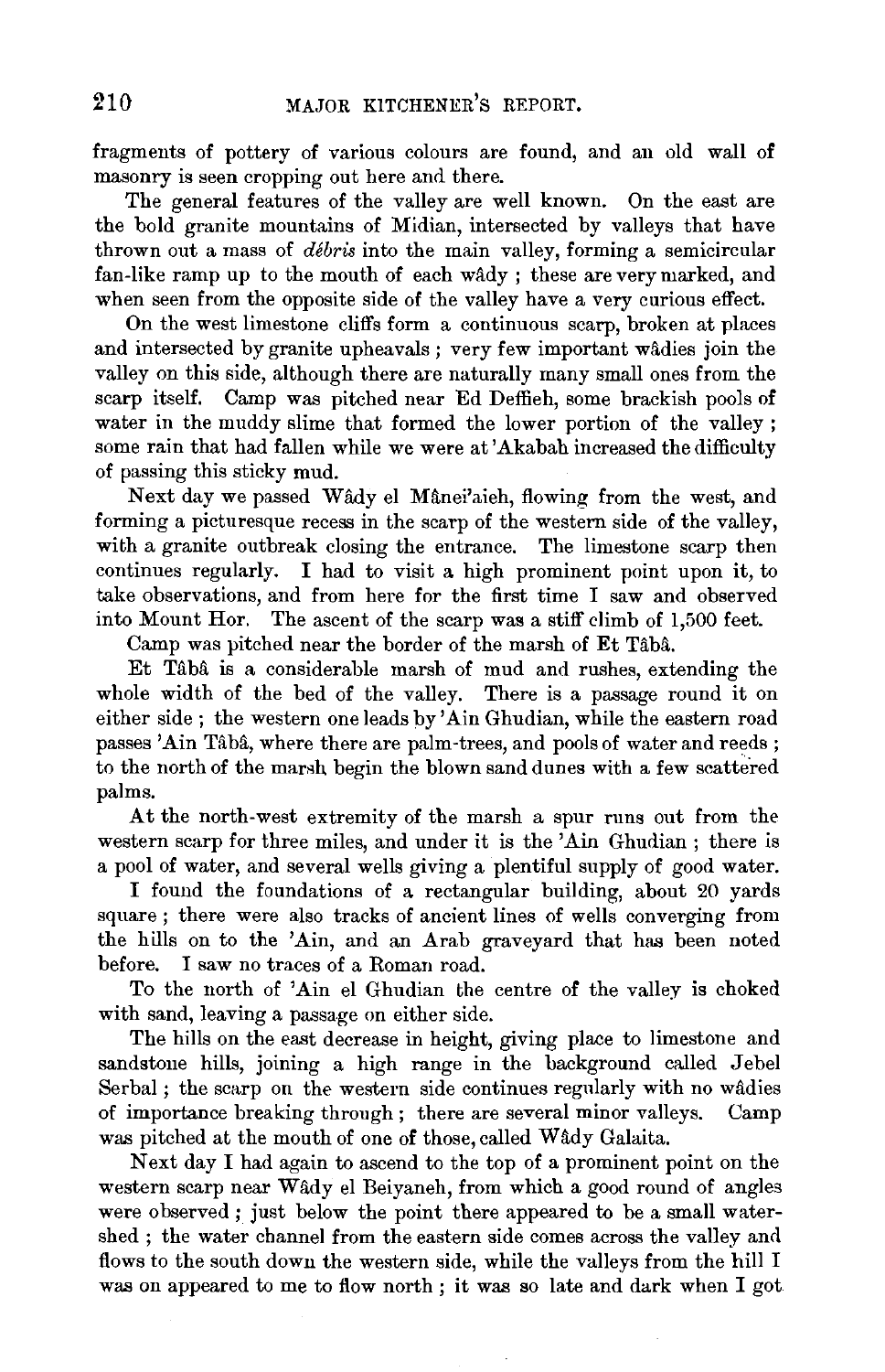down from the point I was on, that I was not able to examine this point as closely as I should have liked, but my impression was that there is a small depression in the valley here which does not drain south, unless when a considerable flow of water from the north filled the depression, causing the water to overflow.

The western scarp falls away after the high point near Wady Beiyaneh, forming low rolling hills with large openings, through one of which the main road turns westward over the lowest portion of the watershed.

Camp was pitched in the centre of the valley, at the mouth of Wady Heyirim, four miles south-east of the lowest point of the watershed.

To the south-east· of .the camp Wady Ghurundul joins the Wady .Arabah ; this valley breaks through a narrow and romantic gorge, and has a good supply of water at 'Ain Ghurundul, situated some distance up the valley.

Next day I made an excursion to the west, surveying the low hills and the lowest portion of the watershed, which is on an open plain dividing Wâdy 'Arabah from Wâdy Jerafeh, flowing north from a south-westerly direction after the opening to the low watershed. A low line of cliffs running north-north-east commences on the western side of Wâdy 'Arabah, separating it completely from the Wady Jerafeh; I walked along these hills, called Er Rishy, until I reached the watershed of the main valley at the mouth of Wady Huwer, flowing from the east. This watershed is 320 feet higher than the other, and is the commencement of the great valley flowing south up which we had come.

The watershed is curiously formed--just at the mouth of this wady, part of the waters of which run north and part south. Those running north are joined by several wadies from the Mount Hor range, and after passing the end of the low range of hills separating the valley here in an easterly direction, join the big valley of Wâdy Jerafeh or Wâdy el Jeib.

.Armsirong found a ruined building in the valley. It measured 102 feet square, with well-cut drafted masonry. The building did not appear to date prior to Saracenic times-very probably one of the old road stations on the highway to 'Akabah.

Camp was pitched in Wâdy Abu Rusheibeh.

The eastern hills here recede, leaving a sort of amphitheatre in front of Jebel Harûn, the Mount Hor of Scripture, which rises magnificently in the centre. There is a mountain of white limestone immediately south of Mount Hor, over which it towers and gains by the contrast of its dark red hue over the white. Looking thus at Mount Hor from the south it appears- to rise in several pinnacles, the highest of which is surrounded by a glistening white dome covering the tomb of the patriarch Aaron.

The scenery is exceptionally fine, and I do not consider former writers have exaggerated the grand appearance of Mount Hor ; the brilliant colours of the rocks have been remarked by all travellers, but surpassed what I expected to find.

As I had been observing into the dome of Mount Hor for some time I was very anxious to complete my observations by obtaining a round of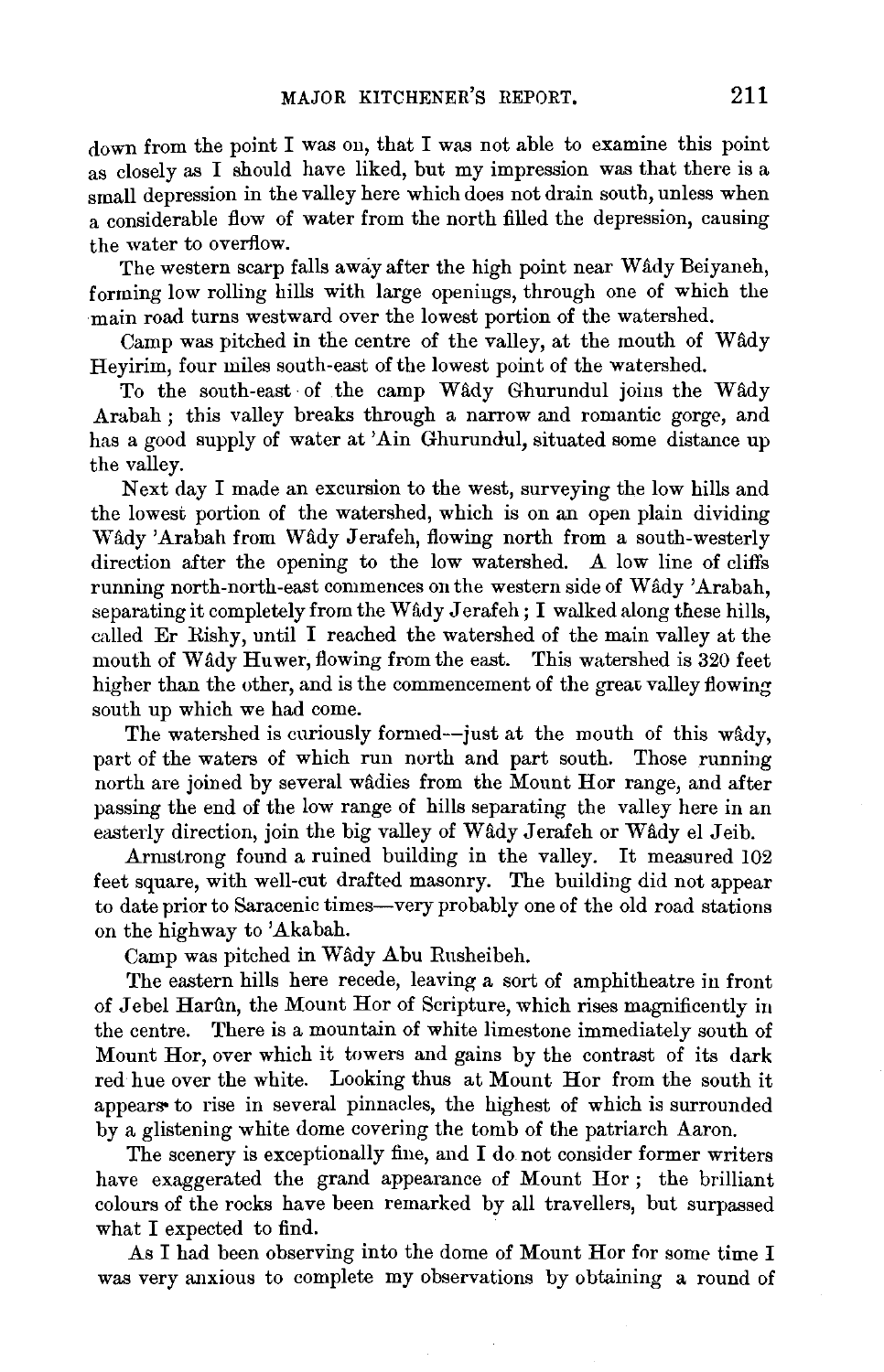angles from there. Next morning therefore an attempt was made to go up without warning the Arabs, as had been done by Palmer and Drake ; but this was frustrated, as I expected, by the Arabs having heard of our coming, and being on the alert. Two parties of our size travelling up Wady 'Arabah cannot do so without being remarked and making a sensation. We, however, penetrated up the valley leading to Petra for some distance, and noticed remains of terraces and some buildings on the slope.

We camped at the mouth of the wâdy that evening, and next morning was spent in discussion with the Arabs as to the amount for which they would take us to Mount Hor and Petra. As we could not come to terms, camp was moved in the afternoon towards the Wady 'Arabah and pitched in Wady Harûn. The Arabs then gave way and acceded to the terms we had stipulated for. Next morning we started before daylight and returned to the ruins we had visited before ; from thence we ascended by a steep zig-zag path to a saddle on the Mount Hor range. Passing along a slightly descending ridge we soon came to the base of a mountain rising from the ridge : this is Mount Hor, being actually from this side a mountain on a mountain, though, from the north the descent is much more precipitous to a far lower level. Unfortunately, the morning was exceptionally hazy, so that it was difficult to distinguish surrounding features.

An old path, similar to that on Jebel Mûsa, with worn steps made out of boulders at difficult parts, led up the mountain to another level space or platform, from which the highest peak rises abruptly. Passing over some ruined arches on an ancient cistern or building, the path leads up steeply by steps cut out of the rock itself to the summit, where there is the usual little round dome on a square building covering the tomb of the patriarch Aaron. Looking inside, one saw the usual carpet covered cenotaph, with some ostrich eggs hanging over it-all in an uncared-for condition. We had to wait some hours on the summit owing to the mist which hung in dense clouds about us until 12 o'clock, when it partially cleared, and  $\check{\text{I}}$ was able to take some observations which were necessary for extending the triangulation to the north. After observing, we made our way rapidly down to Petra, and were able to visit the ruins and the more important tombs. There was no time to make a thorough investigation, but I was able to verify the accuracy of Laborde's plan of the place, and was much struck with the stupendous works in rock-cutting that had been undertaken and executed with the nicest accuracy; also with the immense number of tombs, the ornamentations being as fresh and clear as when first cut, particularly those at Pharaoh's treasures. The colours of the rocks are wonderfully variegated, and most brilliant ; red to purple and blue are the most predominant colours, and these are set off by a cold grey background of limestone hills.

The ruins and tombs would doubtless well repay a thorough investigation.

It was dark when we got to the pas we had come up at dawn in the morning, and we reached camp about 9 P.M. after a long day.

Arrangements having been made with the Sheikh of our party to take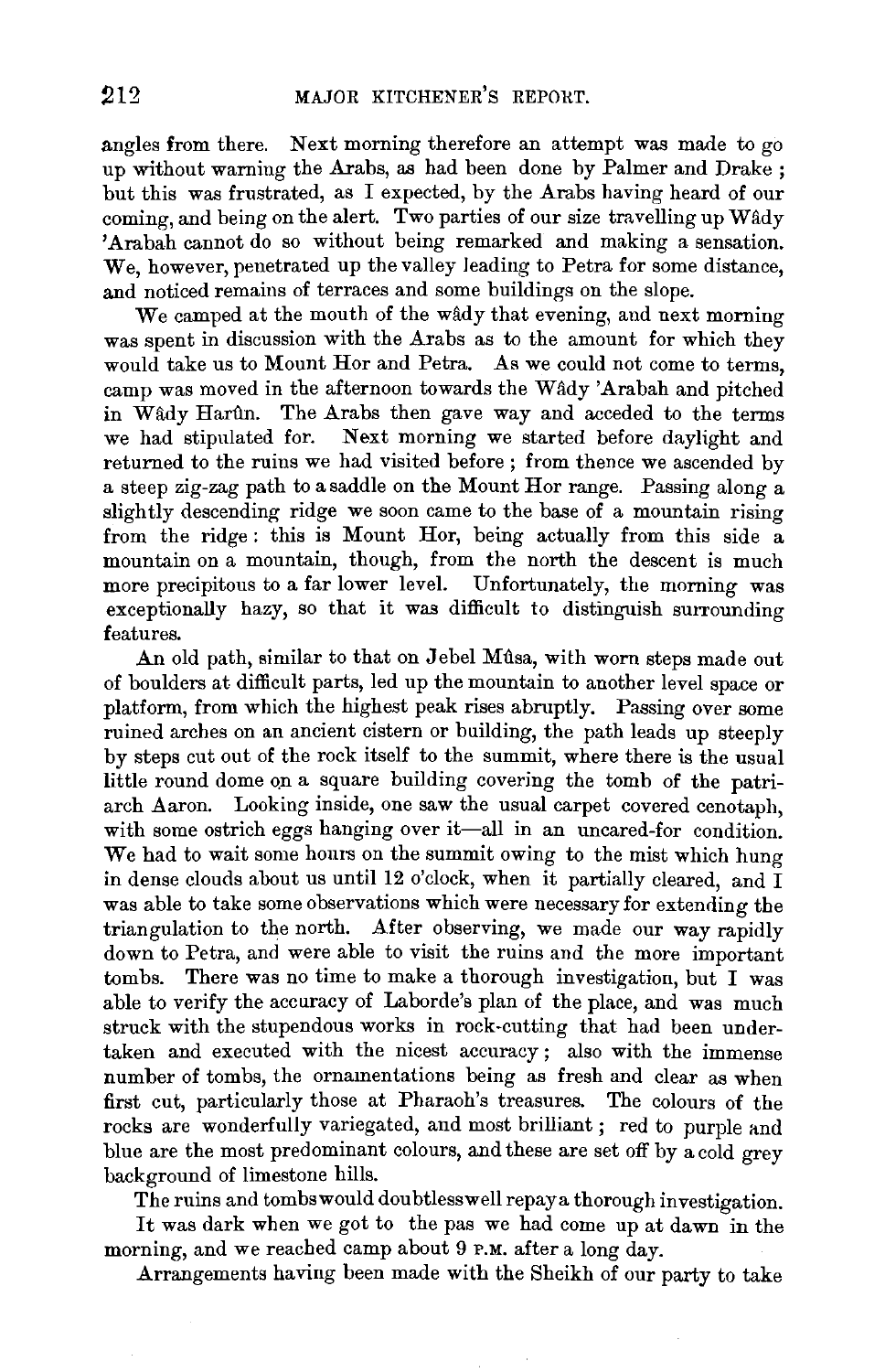us to the Dead Sea next morning, we started down the eastern side of Wady 'Arabah instead of crossing to the opposite side, as we should have done had our original route to Gaza been maintained.

I went across myself in order to take observations from the other side of the valley, as well as to survey the detail. The valley is here about ten miles broad ; the main water channel runs down the western side, and takes the name of Wâdy el Jeib with the main course alongside.

The hills on the western side are low, and much weathered, being of a soft, easily disintegrated limestone. It was late when I found the camp on the eastern side of the valley, and under the circumstances of camp moving continuously along the eastern side of the valley, I was compelled to give up attempting to do the western side, as it was quite beyond the power of myself and camel. I regret therefore that there is here an unsurveyed gap in the work.

Camp was moved next day to 'Ayûn Abu Werideh, or Buweirdeh; it was impossible to find out the exact name, as the Arabs themselves were divided on the subject. I am inclined to think Buweirdeh is the correct name. It is almost impossible to collect the correct nomenclature when travelling so rapidly through a country, with Arabs from a different district, and though I took every means in my power to determine the names definitely, I am not at all confident that in all cases I have obtained the correct names, or nearly as many as might be collected by a more prolonged visit to the neighbourhood. A good deal of blown sand from sand dunes in the valley lead up to the springs which break out in several places from some soft loamy soil in the valley, and form several small streams full of reeds, tamarisk, bushes, and palms, &c. ; the water is slightly brackish.

Near the springs Armstrong observed terraces of an old town of considerable extent. There are numerous little mounds of artificial appearance ; fragments of coloured pottery abound. The foundation of a building is seen, the stones having a very old and time-worn look, and portions of an aqueduct, level with the ground, are traceable from one of the springs leading to the site.

Next day I was able to obtain good observations from Samrat ez Feidan, from which the Lisan in the Dead Sea was clearly visible.

A considerable perennial stream of water runs down Wady Feidan, only losing itself when the valley opens on the plain of Wady 'Arabah. Doubtless the plain east of Jebel Feidan was a most fertile garden in former times, and it would take very little to make it so again. I have rarely seen a spot more suitable for every sort of culture, yet it is now a barren waste, and until the Arabs of this country are placed under some control it doubtiess must remain so. The wooded mountains to the east about the ancient Dhana form a picturesque background ; the ruins of this town, I was informed, were as interesting as those at Petra, with carving in rocks, &c.

Camp was pitched near the mouth of Wady Guweibeh, and I was extremely glad to find that a day's halt was to be made in this locality.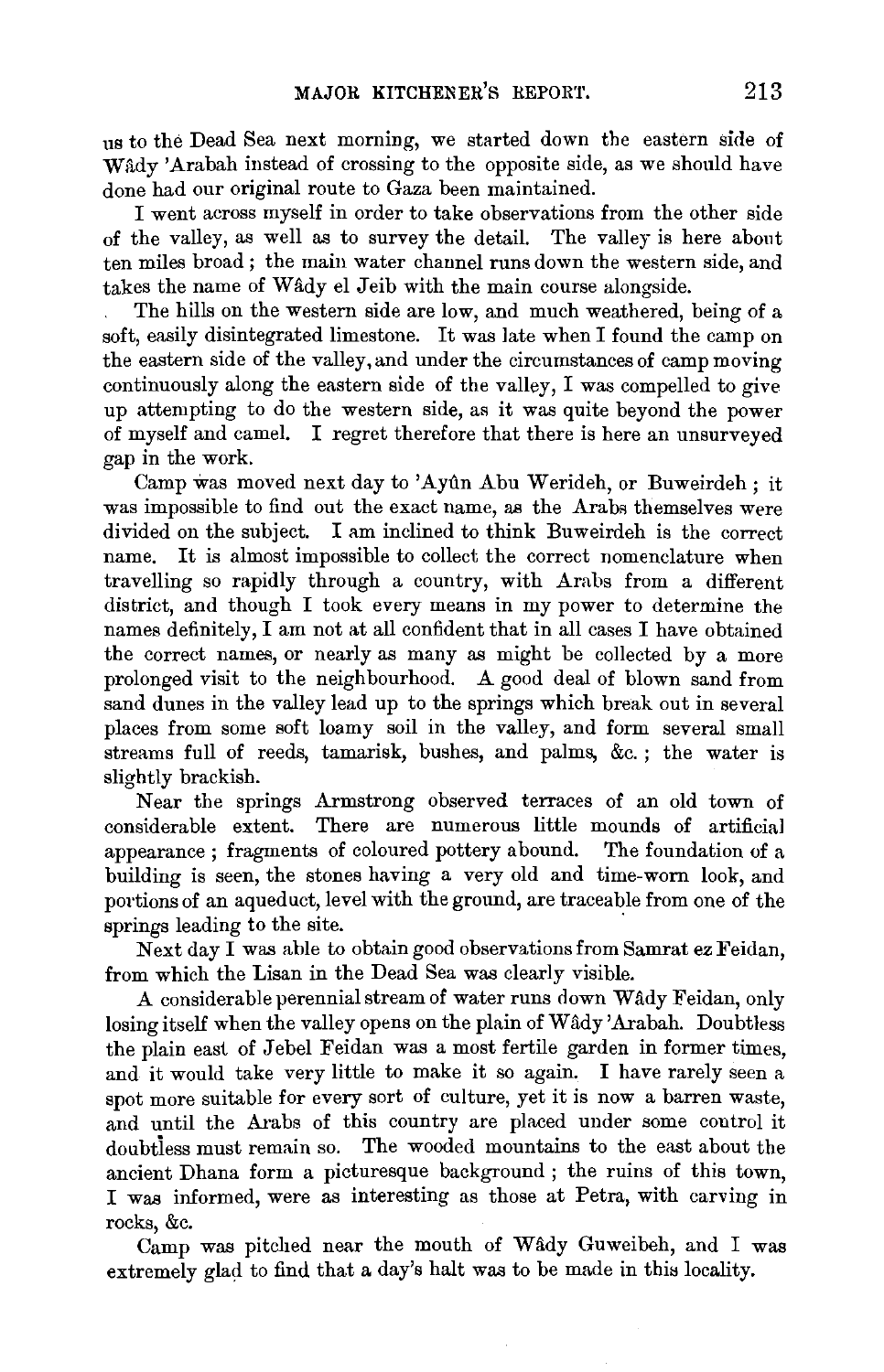Next day, by starting early, I was able to visit the western side of the valley,a distance of twelve-and-a-half miles; I observed with theodolite from a trigonometrical station on the hills beyond Wâdy Jeib, and was able to take up the survey again on that side, thus making the gap unsurveyed as small as possible. Owing to the want of knowledge of the locality by my guide, I was unable to visit 'Ain Aeibeh, which I had much wished to do.

Armstrong explored the country towards the east, and found, six miles north-east of Feidan, the ruins of a small town in a valley, surrounded by bold and precipitous cliffs ; the ruined walls are from a foot to 3 feet high, the stones roughly squared, and of no great size ; some black heaps resembling slag heaps point out that very probably ancient mines may be found in the neighbourhood. A path leads from Wâdy 'Arabah to this valley, crossing the watershed into Wady Ghuweir, where it joins, leading up the valley in a south-easterly direction, a beaten and well-worn track : this was probably the pilgrimage road from Gaza to Mecca. Lower down in the wâdy (Wâdy Ghuweir) are numerous springs of sweet water trickling out of the bed of the wâdy; and in a narrow gorge the rocks are literally covered with Bedouin tribe marks, Arabic inscriptions, &c., the work of pilgrims on their way to Mecca.

Next day was unfortunately extremely hazy, and for the three following days it was impossible to distinguish the western side of the valley at all.

We were not able to proceed a full days march owing to the intrigues of the Arabs.

Camp was pitched at Ed Debbeh close to the descent to the ghôr. We passed a large ruined tank and remains of several buildings at the mouth of the Wâdy Utlah; these remains appeared to me to be of no great antiquity, and to date from after Crusading times. There is little doubt that all the eastern side of the valley was once a most fertile district, the streams of water in each valley being used to irrigate gardens and extensive cultivation, instead of running to waste on the hillsides, as shown by the remains of terraces which still exist almost perfect in many cases.

I heard many stories of the ruins and interesting country that lie to the east, which formed the ancient land of Edom, and I was frequently told that Wâdy Mûsa or Petra is not the most extensive ruin in that district.

The descent to the ghôr was down a sandy slope of 300 feet, and the change of climate was most marked, from the sandy desert to masses of tangled vegetation with streams of water running in all directions, birds fluttering from every tree, the whole country alive with life : nowhere have I seen so great and sudden a contrast.

The principal Sheikh of the Huweitat Bedouins, Sheikh 'Arar, was camped close to the bottom of the descent, and he came out with some mounted men to meet us.

The country ruled over by Sheikh 'Arar includes nearly the whole of ancient Edom, from Jebel Serbal to the ghôr where the Bedouins were camped ; he is chief of the Bedouins who do not cultivate the ground. There are also several other small tribes of fellahin Arabs who cultivate the ground, and also acknowledge him as their chief; these fellahin are more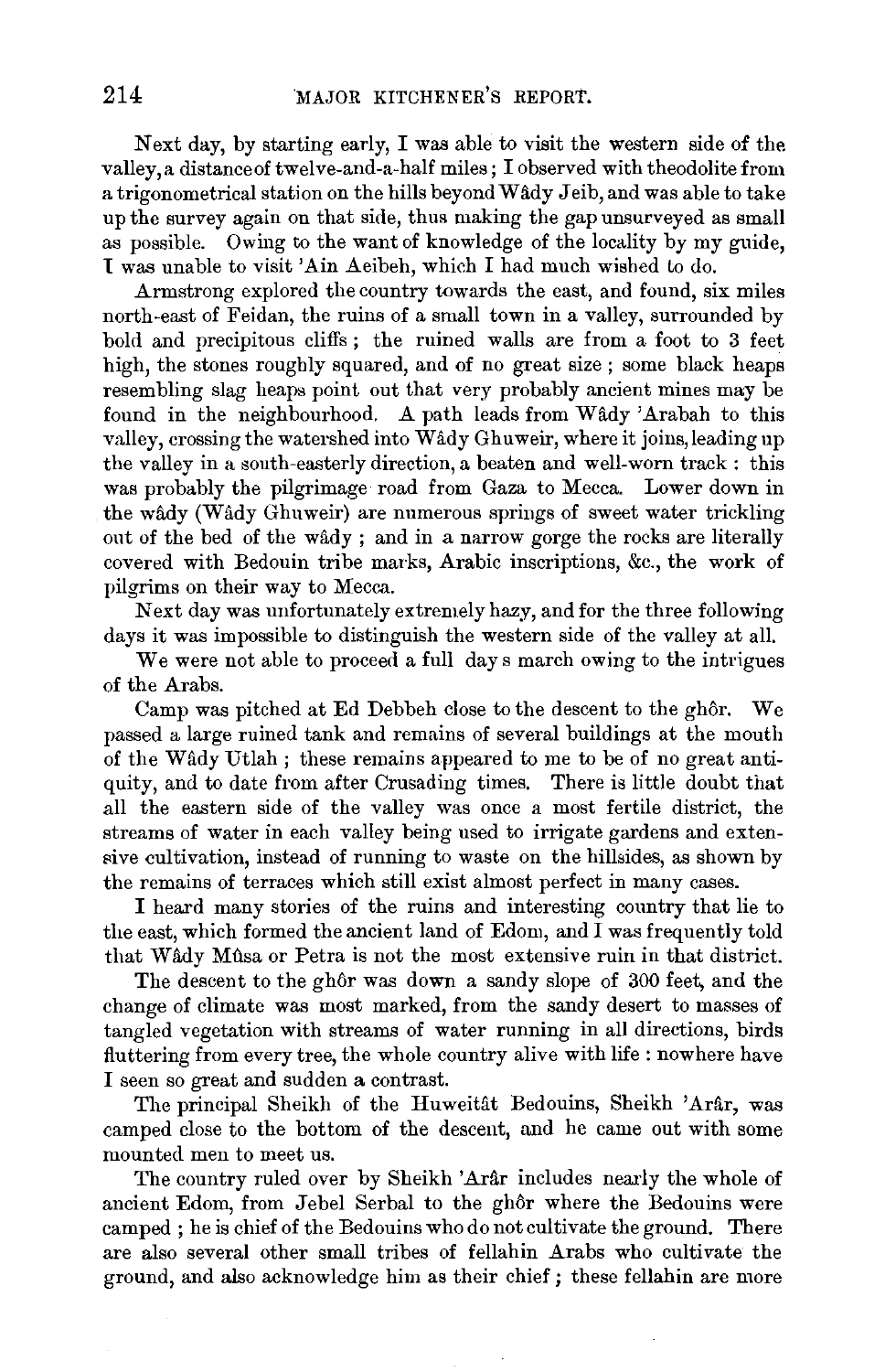

Harrison & Sons. Lith, S. Martins Lane, W.C.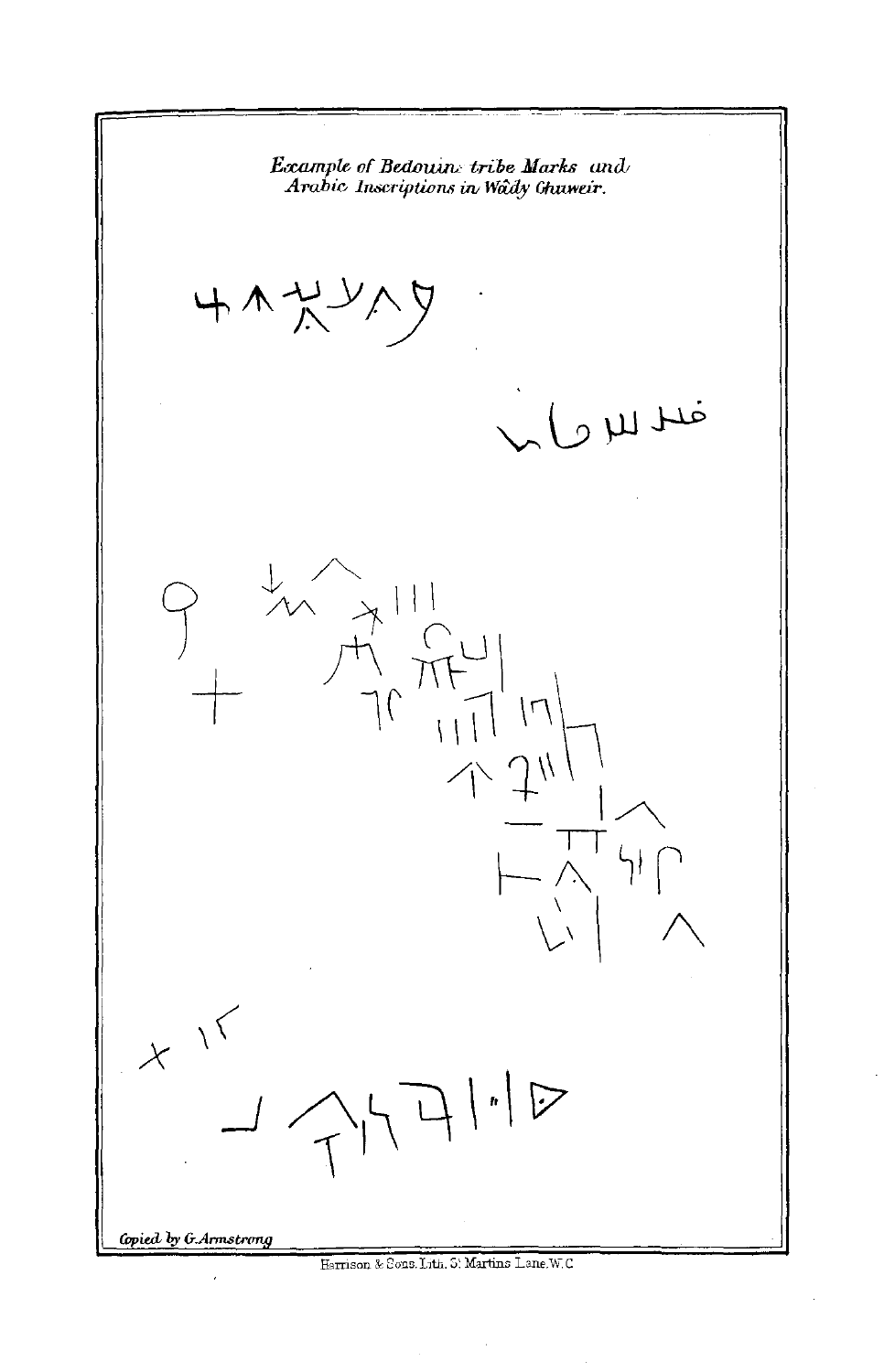difficult to deal with than the Arabs themselves, having no law, and acknowledging no government. The only way to deal with them would be through Sheikh 'Arâr, who is a very respectable Sheikh, and to whom they have to pay tribute. The 'Allawin Arabs under Sheikh Muhammed Ibn Jad rule the country to the south of Jebel Serbal and to the east of the Wâdy 'Arabah; they are closely allied to the Huweitât Arabs, and originally they say they were all one tribe. Even now the 'Allawin call themselves sometimes Huweitât; they are under the Egyptian Government, and are employed to protect the Haj road south of 'Akabah. Another branch of the same Arabs is the important tribe of Egyptian Huweitats under Sheikh Ibrahim Ibn Shedid, whose influence extends over the tribes as far as 'Akabah.

These three Sheikhs rule over a very vast country ; they are closely related by marriage, as the Arab Sheikh is very particular that his wife should be of noble blood, *i.e.,* of the family of the Sheikhs. They also recognise that they were originally of one tribe, although they are now completely independent of one another.

The next most important tribe is the Ma'azi Arabs; they rule over the mountains of Kerak, which they are said to have taken from Sheikh 'Arâr's Huweit at tribe. They say they are very numerous in the far East, and the three sections of the Huweitat all complain of the pushing nature of the Ma'azi on their frontiers. There is a large settlement of Ma'azi Arabs in Egypt, extending from Suez southwards along the Red Sea shore as far as Kosseir.

These Arabs everywhere have a bad character for thieving : they are divided up under numerous Sheikhs, and are continually making raids on the Arab tribes round them; they are generally very poor.

The only other two tribes of importance in this region are the Terabin and the Taiy&hah ; the latter are divided into two sections, the Taiyahah and the Azazimeh. For many years the south country has been in a disturbed state, owing to the war going on between these two tribes ; the dispute was about the boundary of the tribe lands near Bir es Seba. Peace has now been obtained by the internal divisions of the Taiy&hah, a portion of whom have gone over to the Terabîn, the remainder having no heart to continue the conflict, although it may break out at any time.

The Taiyahah have no friends or allies in any of the tribes around them, and have a feud with the great Huweitat family. The Terabin, on the contrary, are at peace with their other neighbours; they cultivate the ground extensively about Gaza, and are closely allied to the Huweitat of Egypt. They bear a good character, and are a rich tribe.

The Terabîn rule the western portion of the south country, the Taiyahah having the eastern portion as far as Wady 'Arabah.

The Haiwat are a small tribe occupying the country about the Haj road ; they are ruled by Sheikh el 'Ayân Mismeh, who has his camp generally about Bir etu Therned. Men of this tribe were the principal actors in the murder of Professor Palmer and his companions ; they are a poor tribe, under the influence of Sheikh Shedid of Egypt.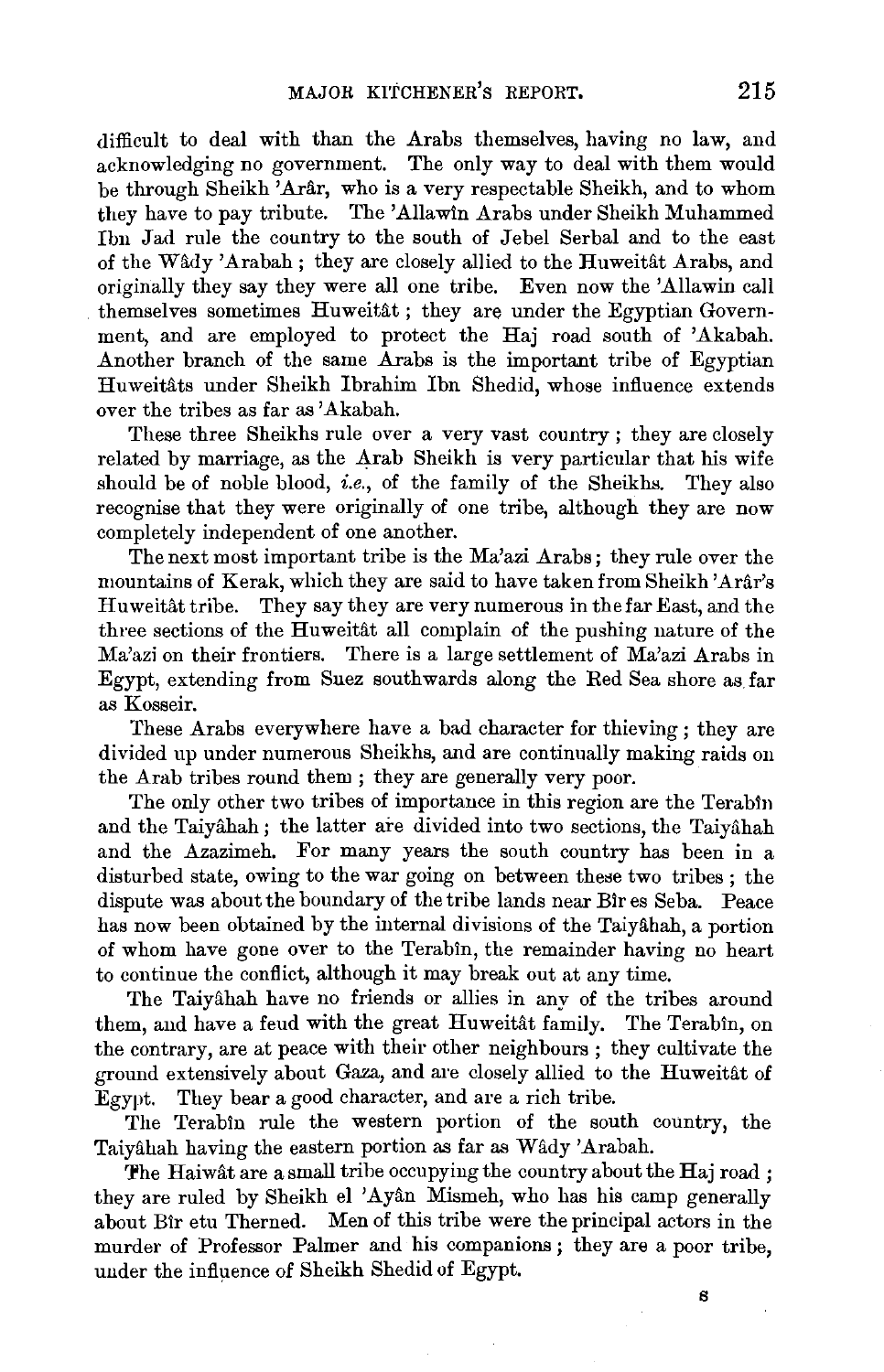Camp was pitched in the Ghur el Feifeh, near Wady Tufihel, and next day we moved on to the Ghôr es Safieh, where the Ghuwarneh were encamped. These are a wretched race of fellahin, who cultivate the Gh6r es Safieh, and are pillaged by the Huweitat from the south, the Ma'azi from the east, and the Taiyahah from the west. They are the same race as those that occupy the gh6r at Jericho.

They were actually engaged in ploughing up their ground, which is well watered by the streams from Wâdy Safieh. Notwithstanding the constant blackmail they have to pay to different tribes they seemed to be well to do, and I believe make a good deal in trading with the Bedouins in barley, wheat, beans, &c. Owing to various causes we were obliged to stay in the Ghôr es Safieh until the 27th December.

The south end of the Dead Sea is formed of extensive mud flats of a very slimy character. The recent rains had doubtless contributed to the soft state of the mud, but the natives told me it was never hard. It was almost impossible to reach the edge of the water of the Dead Sea through the mud. A line of driftwood had been thrown up a considerable distance inland, forming a shore line almost half-a-mile south of the water's edge.

I found it was quite impossible to measure a base line through this slime, and the dense vegetation of the ghôr left no open space available. .After several attempts I was obliged to relinquish the idea; this I regretted very much, as I found the portion of the Dead Sea to the south of the Lisan had been very inaccurately delineated on previous maps, and the Lisan itself had to be moved considerably, as will be seen on the plans.

I took several observations into the trigonometrical station on our old survey of Palestine, and was able to connect my triangulation up the Wâdy 'Arabah from 'Akabah in this way with very satisfactory results. The diagram of triangulation and plans will show the observations that were taken, and how the connection was established principally through the observations subsequently taken from a cairn on Ras Zuiweirah.

Overlooking the gh6r on the eastern side, just above the ruins of some modern mills at Kusr Sh. Ali, Mr. H. C. Hart, in his botanical rambles, found some very interesting ancient remains at a place called Khurbet Labrush. These remains consisted of a large number of nawâmîs, some of which were in a wonderfully perfect state of preservation. These nawâmis are dotted about thickly over the site without any plan, and the openings in them having no especial direction; a few loose stone walls near some of them have the appearance of having been thrown up recently round tents. Enclosing the greater number of these nawâmîs is an ancient wall following the contour of the hill for a quarter of a mile ; only the foundations remain, but they were of massive undressed masonry, of apparently remote antiquity. Inside the wall there are the ruins of an oblong building of similar masonry, very probably an ancient temple ; unfortunately the remains are so ruined that it is impossible without considerable labour to thoroughly explore or measure this monument : only one corner could be determined, the remainder being covered by heaps of massive stone blocks.

There are several other heaps of ruins and large cairns of stones inside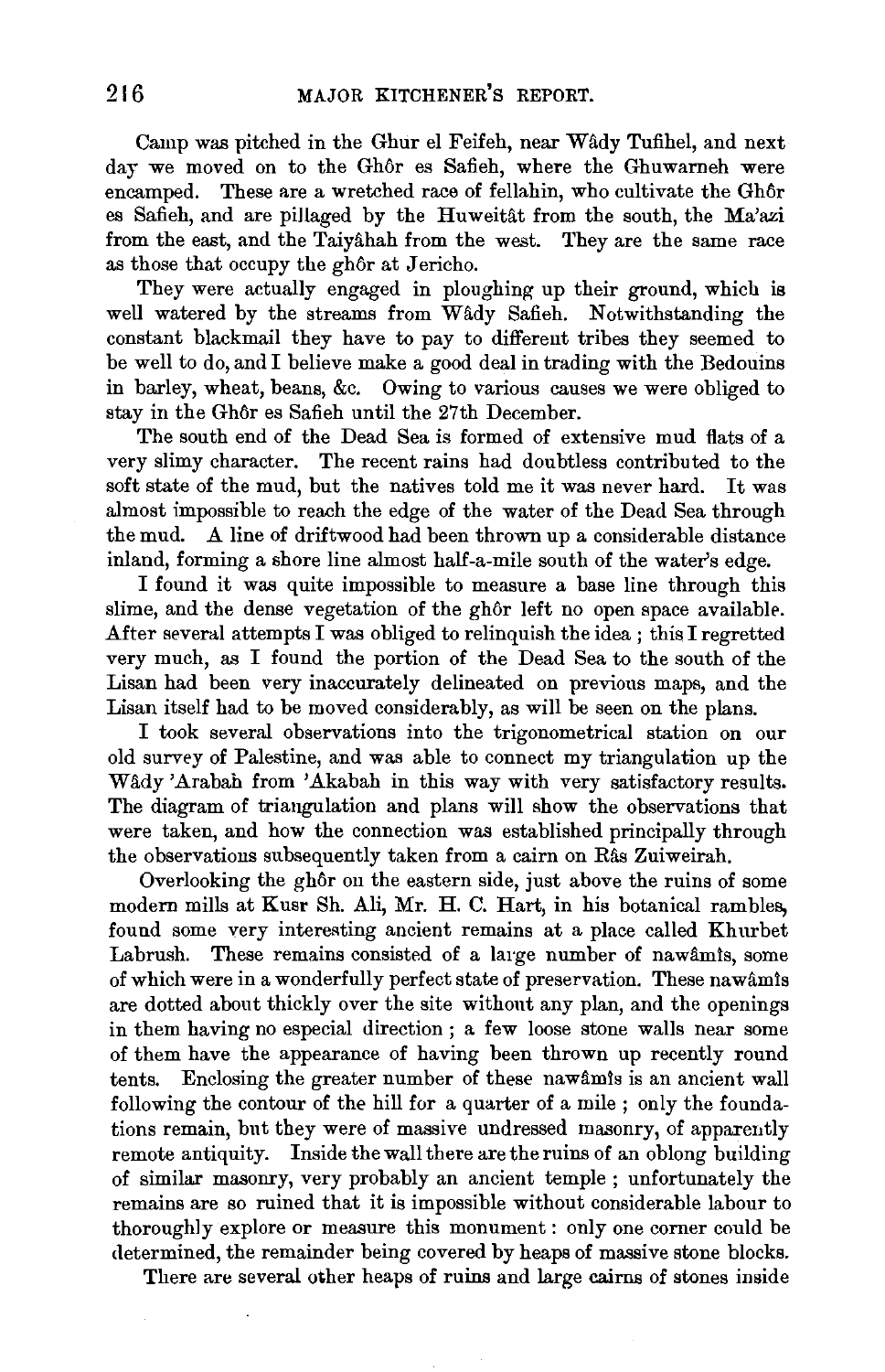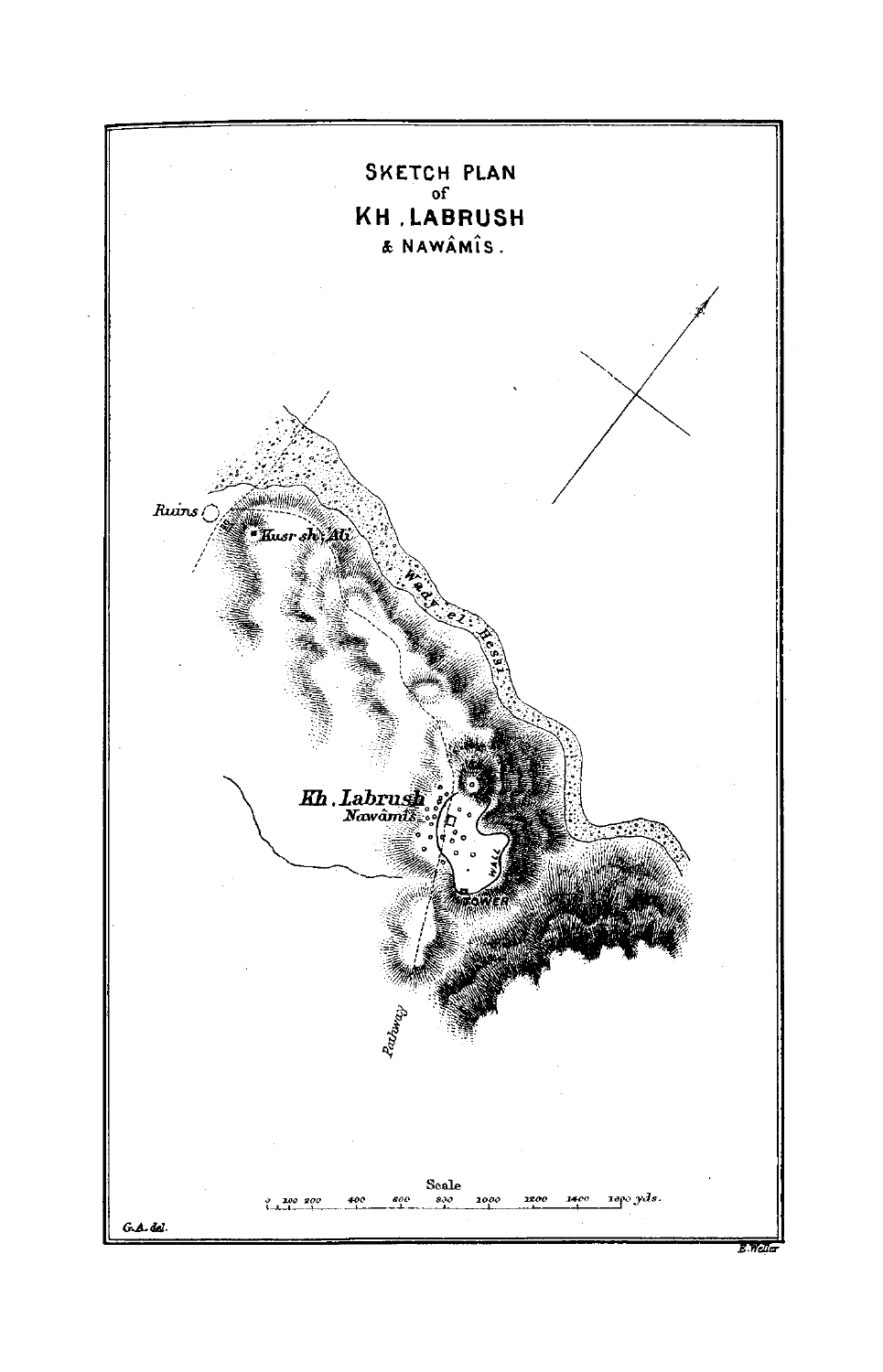the enclosure, but these are all detached and do not appear to be the remains of a town. I could see no extensive remains of buildings such as are found in ancient sites in Palestine.

The wall ran nearly north and south, and at the southern end there are the remains of what was probably a tower; traces of the wall can then be seen following the hillside for a considerable distance, and enclosing the hill. The nawamis are not all inside the wall, and appear to me to be of more recent construction. An apparently old roadway leads through the ruins, and crossing a saddle of the hills leads up to the high hills on the east.

The remains appear to me to be those of a very ancient site subsequently used by the Arabs as a camping ground. I could find out nothing from the Arabs about these remains, though they are well known.

The view from here over the gorge of Es Safieh to the north is a very fine ; the various and brilliant colours of the rocks are most marked ; cliffs of a bright rose colour line the stream, alternating with yellow, dark red, and purple.

The ruins in the Glior es Safieh appear to be all modern; there is a large reservoir and several ruined mills, all of Arab construction.

A track across the mud flats leads to the base of Jebel Usdum, the mountain of salt, on the western side of the valley. I found that this mountain had to be considerably altered in shape and position to what it has been shown on existing maps. It is almost detached from the surrounding hills, and descends abruptly in cliffs to the Dead Sea shore. It reaches a height of 600 feet above the Dead Sea, and is broken and cracked by many fissures. All round the ghôr there is a border of the same marly hills, more or less washed away, and extending for some distance up the valleys.

On the 27th December we passed round the Jebel Usdum by the seashore and followed a road leading up the Wady Zuweirah. The road leads up a winding ravine in the bare limestone hills that extend all along the west side of the Dead Sea.

A picturesque Saracenic castle, now in ruins, is perched on an isolated hill in the centre of the valley, defending the pass from an enemy advancing from the east.

An ingenious loophole has been cut in the rocks on the opposite side of the valley in advance of the castle, from which the valley is entirely commanded .

.After the castle the road ascends steeply by zigzags to a pass, after which the country is more level, but continues to ascend as far as  $R\hat{a}$ s Zuweirah.

Camp was pitched after dark in Wady el 'Abd, where there is a small supply of water. The water supply in these wells is very limited.

Next morning I was able to obtain a valuable round of observations from the cairn on Ras Zuweirah, at the top of the ascent. The cairn itself was apparently a very ancient landmark or tumulus, and is seen prominently from all the country round.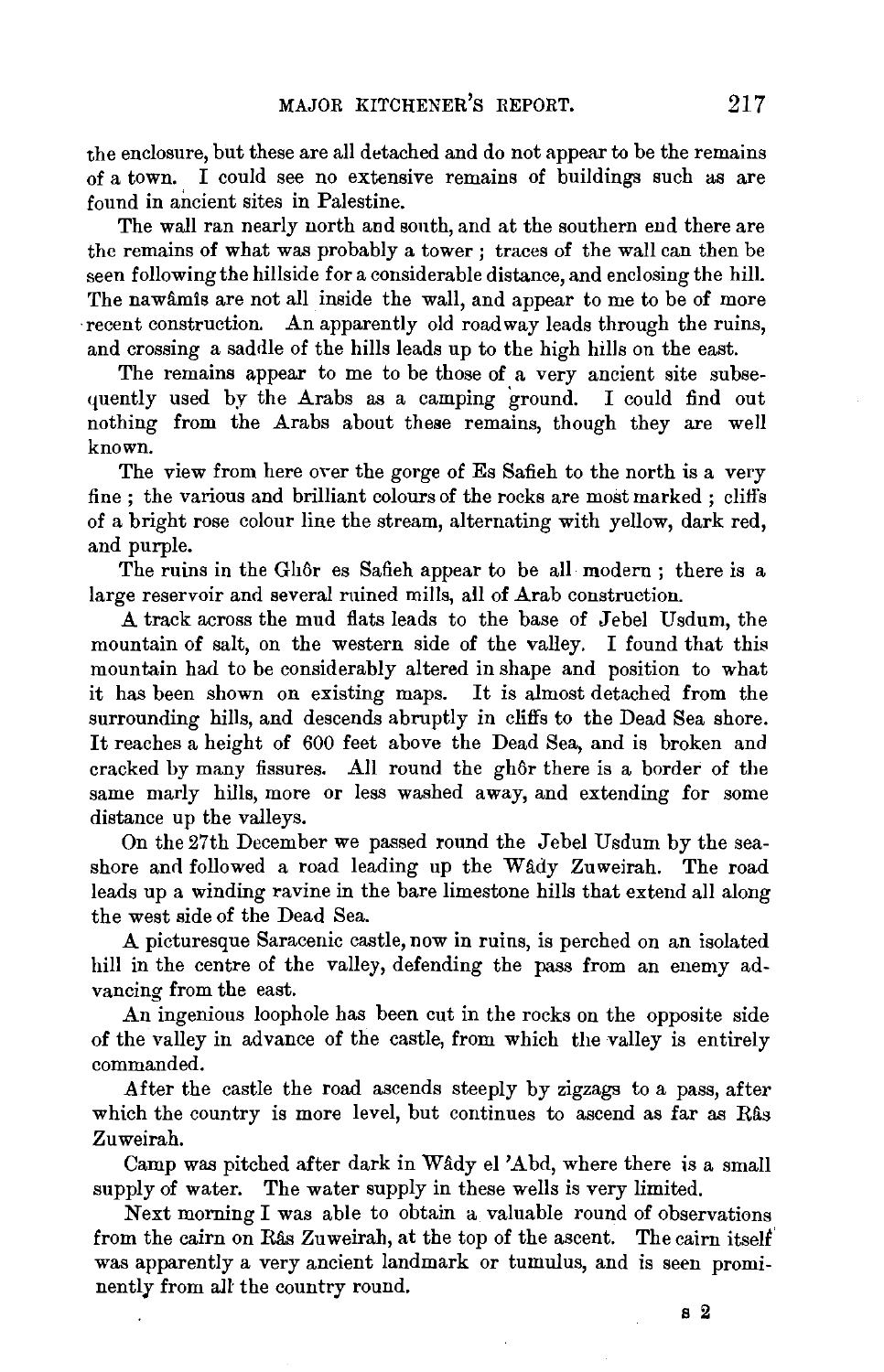Passing over some rolling hills through very open country, with a few ruins distinctly marked by the verdure around them, we encamped on the edge of our former surveyed work at Tell el Milh. The following day we marched to Bir es Seba, and from there to Tell abu Hareirah, all in the published Map of Palestine.

At the latter place I left the party, and with four Arabs of the Egyptian tribe struck across country by a southern road to Ismailia. The rest of the party proceeded to Gaza.

I was greatly assisted in my work by Mr. George Armstrong, late Serjeant-Major R.E. who has had a vast amount of experience in surveying in the East for the Palestine Exploration Fund, and without his aid I should not have been able to arrive at nearly as satisfactory results on this expedition.

The means of surveying adopted was, 1st : In the Mount Sinai work taking a broad base over twenty miles long on Sir Charles Wilson's surveyed country ; positions were fixed by observation, and a chain of observations were kept through to 'Akabah.

2nd. At 'Akabah a base line was measured, and the former work connected with it. A triangulation was then extended up the Wady 'Arabah until, at Râs Zuweirah and Kusr Sh. Ali, it joins on to the old triangulation of Palestine proper.

The attached diagram of triangulation will show the number of points observed.

The plans will show full details of the work done. Heights were obtained up the Wady 'Arabah by vertical angles.

The total area triangulated and surveyed in the above manner in the two months employed is roughly 3,000 square miles.

Owing to the rapid passage of the party through the country, and the impossibility of getting guides with local knowledge, the names are not, in my opinion, in every case reliable, although I took every opportunity to check them by local information as much as possible. Many more names could also be collected by a more lengthy stay in the country.

I had the names written down in Arabic, so that the spelling is as correct as possible ; but I have reason *io* believe the localities were not always correctly shown.

## TELL ABU HAREIRAH TO ISMAILIA.

On the 31st December I left Tell abu Hareirah with four Arabs of the Huweit at tribe of Egypt that had been sent to us at the Dead Sea with a letter from Sir E. Baring describing the disasters in the Soudan.

The rest of the party went on to Gaza to undergo quarantine.

As the El Arish road was well known, I determined to march direct on Ismailia, thus striking out a new line, and passing through much more interesting country. One of my party, Abu Suweilim, had been employed by Sir C. Warren in hunting the murderers of Professor Palmer, and was one of the most energetic useful Arabs I have ever met : he had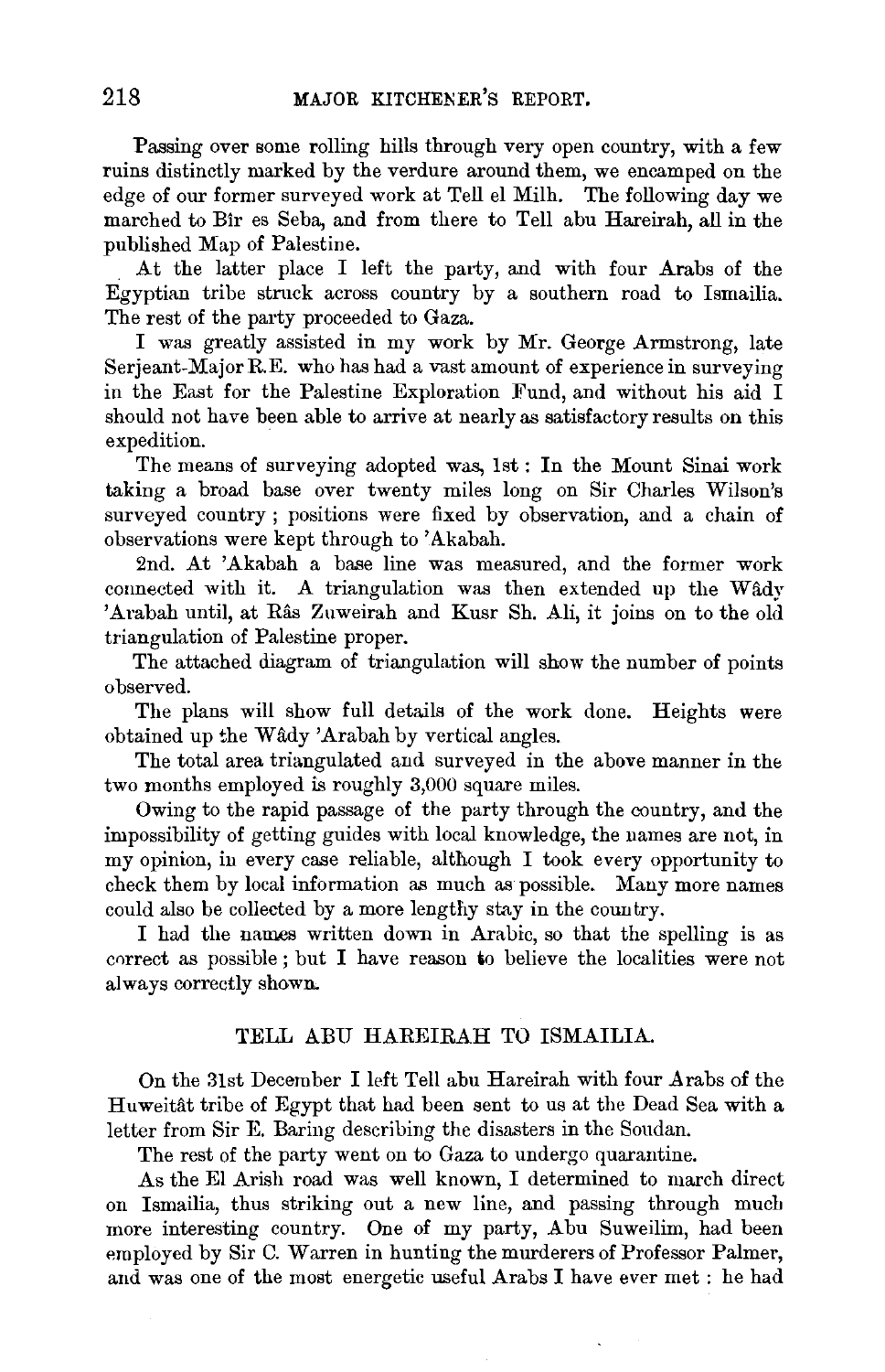been the road we were about to take fifteen years before ; the others did not know the road at all, and were of the usual Bedouin type, lazy and greedy.

Passing over a plain of cultivated ground, with numerous Arab tents, the inhabitants of which were busily employed in ploughing, and which had been already surveyed about one o'clock, I came to Wady Fara; this is a large and deeply cut wddy, and contained a good deal of water. Just below the crossing there is a prominent mound called Tell el Fara, and before descending there are some traces of ruins and foundations of buildings called Kh. el Fara, but nothing of importance was left. An hour beyond the valley is a well-known tent called El Khudra, where for the last ten years a merchant from Gaza has traded with the Arab tribes, and doubtless does a good business, as many of the Arabs dare not show themselves in Gaza. The trader was a Bulgarian, and was so delighted at hearing his native tongue spoken that he would take no pay for the provisions of coffee, dates, and a saddle-bag I bought; he said he often had dangerous times with the Arabs, but that he bought a protection from the most powerful of the neighbourhood, and always obtained restitution of anything stolen.

We pushed on over open country until dark, when we made our camp fire on an open plain with a number of Bedouin's fires blazing round us. I was passed as Abdullah Bey, an Egyptian official journeying back to Egypt after having been to Jerusalem, and although it was only begun for that little while, I thus revived the name borne by a much more distinguished traveller, the great Sheikh Abdullah, and although it was only stated to stop the curiosity of the Arabs we met, I soon found I was called nothing else.

At dawn we were up, and after feeding the camels and getting some coffee brewed we were ready to start at 8.30. During the whole journey I never could manage to get started much before this hour, as the Bedouins require some time to get the night chills out of their bones ; the nights were certainly very cold and damp. Our track after crossing a plain struck a road coming from the north-west, and after rising a slight hill the country gradually became more and more sandy, all signs of cultivation gradually dying out, and the continual climbing up and down the sand dunes being most fatiguing and monotonous. At 12 o'clock the track changed direction to south-west, down an open valley amongst sand dunes called San'a el Men'ai, and we camped in a little valley surrounded by the sand. Next morning the route was continued over sand dunes, and we came early to a considerable pool of rain-water called El Khubara; it is formed by .the soil of Wddy Abyad being turned by the Arabs into an old valley bed which is now closed, and they informed me it was kept full all the winter by rain-water coming down the wâdy. A few minutes further on is the first big valley since Wady Fara; it is called Wady el Abyad, Wddy Khubara, and Wddy ez Zayik, and runs with a broad bed through the sandhills to the north-west; there are many tamarisks and bushes along its course. Here we stopped for an hour to bake bread, and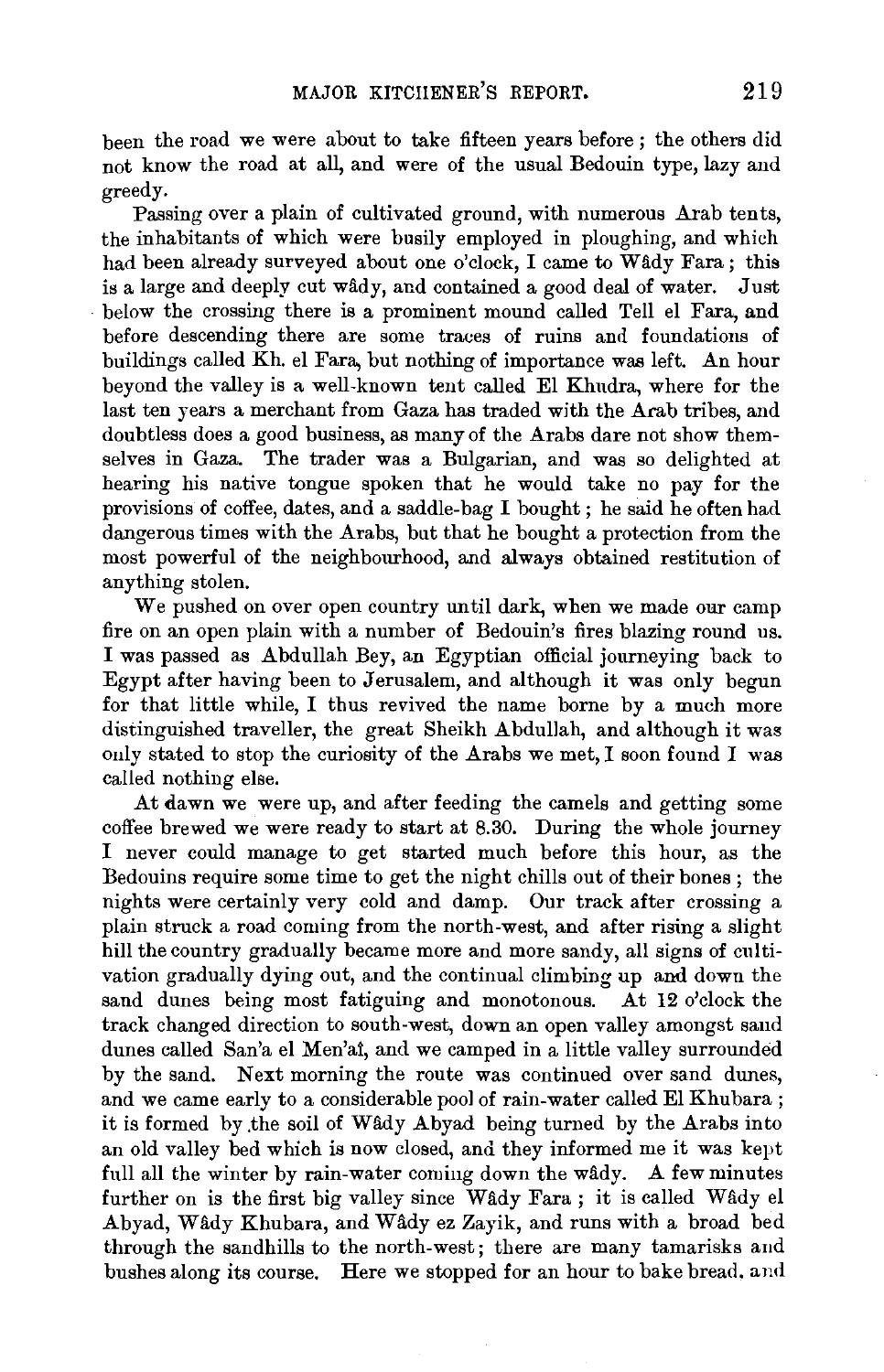then leaving the valley crossed over more sandhills which seemed interminable. At last the country opened out, and after passing over some very broken ground we arrived at Wady el 'Arish.

The valley runs in a deeply-cut bed with mud banks; it is here about 80 yards wide. There was a pool of rain-water in a bend of the valley, which my guides informed me covered a well called Bir el Mujdebbah, and if my guides' account was true, that water could be got here all the year round ; this is the only perennial source on this road as far as Ismailia.

After Wady el 'Arish the country opens out into a broad plain with an isolated small range of hills called Jebel el Bena in the centre. To the north there is a sandy covered range called Riza Anizeh, and to the south the high hills of Jebel Helah; a track leading away to the south-west between Jebel Bena and Jebel Helah through an open plain, led, I was told, to Suez. Here camp was pitched.

Next day we passed close under Jebel Bena on the north side over a stony plain called Ragadda ; the hills were formed of nummulitic limestone, and appeared perfectly dry and bare ; the wide open plains were very flat and bare of vegetation, with the exception of a small amount of the usual desert shrub. It was a great relief to get clear of the sand dunes, which ended close to Wady el 'Arish.

On reaching the end of Jebel Bena the high range of Jebel Yelek appeared to the south-west, and the long range of Jebel Mugharah flanked the valley on the north ; an open plain up which we travelled led between these two, and our track ran close under the Jebel Mugharah. I was told there was a cave in the interior of these mountains which contained a perennial supply of water. The hills rose abruptly from the plain, and appeared to be of the same formation as the nummulitic range of Jebel Bena. In some places the strata were much bent and contorted. At nightfall we reached a ruined well called Bir el Hemmeh, which contained a small quantity of stagnant water which had a very unpleasant smell.

Next morning we passed a small ridge formed by a volcanic outbreak of trap rock, and shortly after the sand began to appear again. In a few hours we reached the watershed of the valley ; the sand had increased to high ridges and hills, through or over which we had to find our way. The watershed was flat, another open valley leading away to the west with Jebel Felleh on the south, and a continuation of the Jebel Mugharah range on the north. We camped on the sand near a prominent top called Jebel el Urf, which forms a landmark on this road.

Next morning we crossed the low ridge under Jebel el Urf, and passing down a sandy valley at noon we came to a flat of mud which formed the end of the valley, a barrier of sand having been thrown up and thus stopping up the valley completely. Crossing this ridge an immense extent of sandhills appeared as far as the eye could reach. I do not think I have ever seen so desolate and dreary a country : nothing but ridge after ridge of sand dunes for an immense distance. The wind blew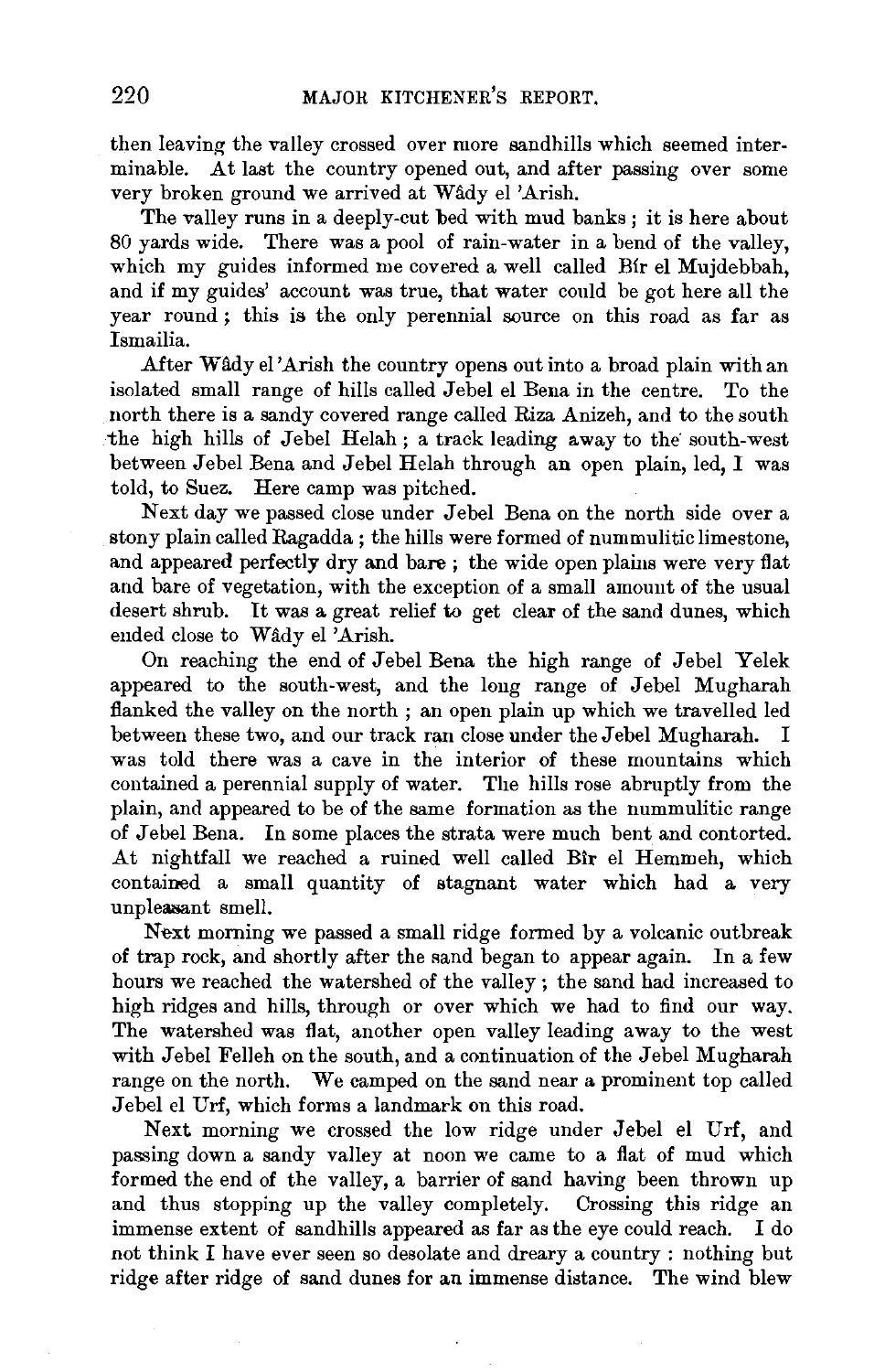

# SECTION OF WADY ARABAH,

SHEWING THE DEPRESSION OF THE DEAD SEA BELOW THE GULF OF AKABAH, AND OUTLINE OF MOUNTAINS LOOKING EAST.